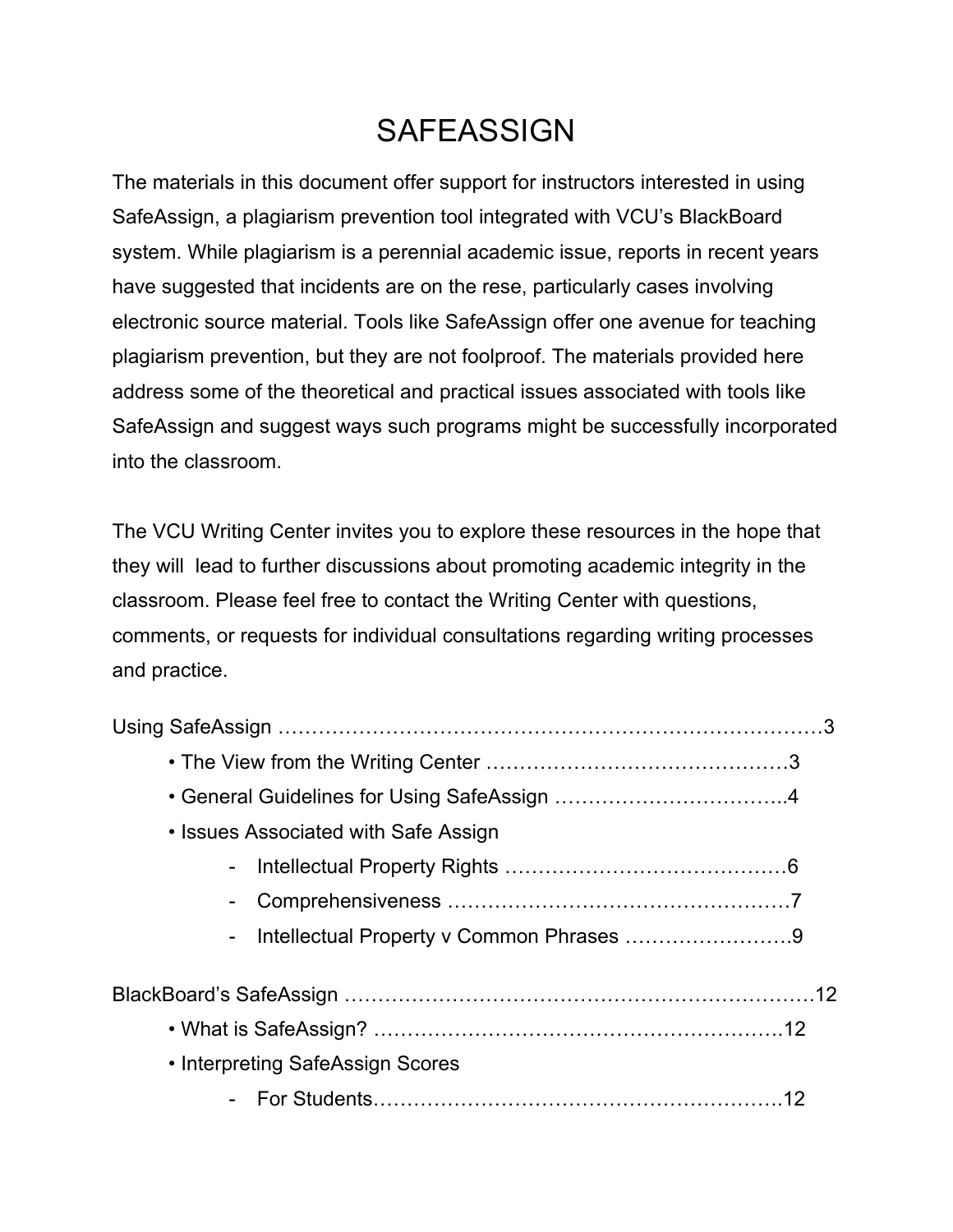|--|--|

- Incorporating SafeAssign into the Classroom…………………………22
- Using SafeAssign to Teach Paraphrasing …………………………….24
- Using SafeAssign to Teach Direct Quoting …………………………...25
- Using SafeAssign to Teach Student-to Source Ratio ………………..26

| • Designing Effective Assignments                 |  |
|---------------------------------------------------|--|
| - Exposing the Writing and Thinking Challenges 38 |  |
|                                                   |  |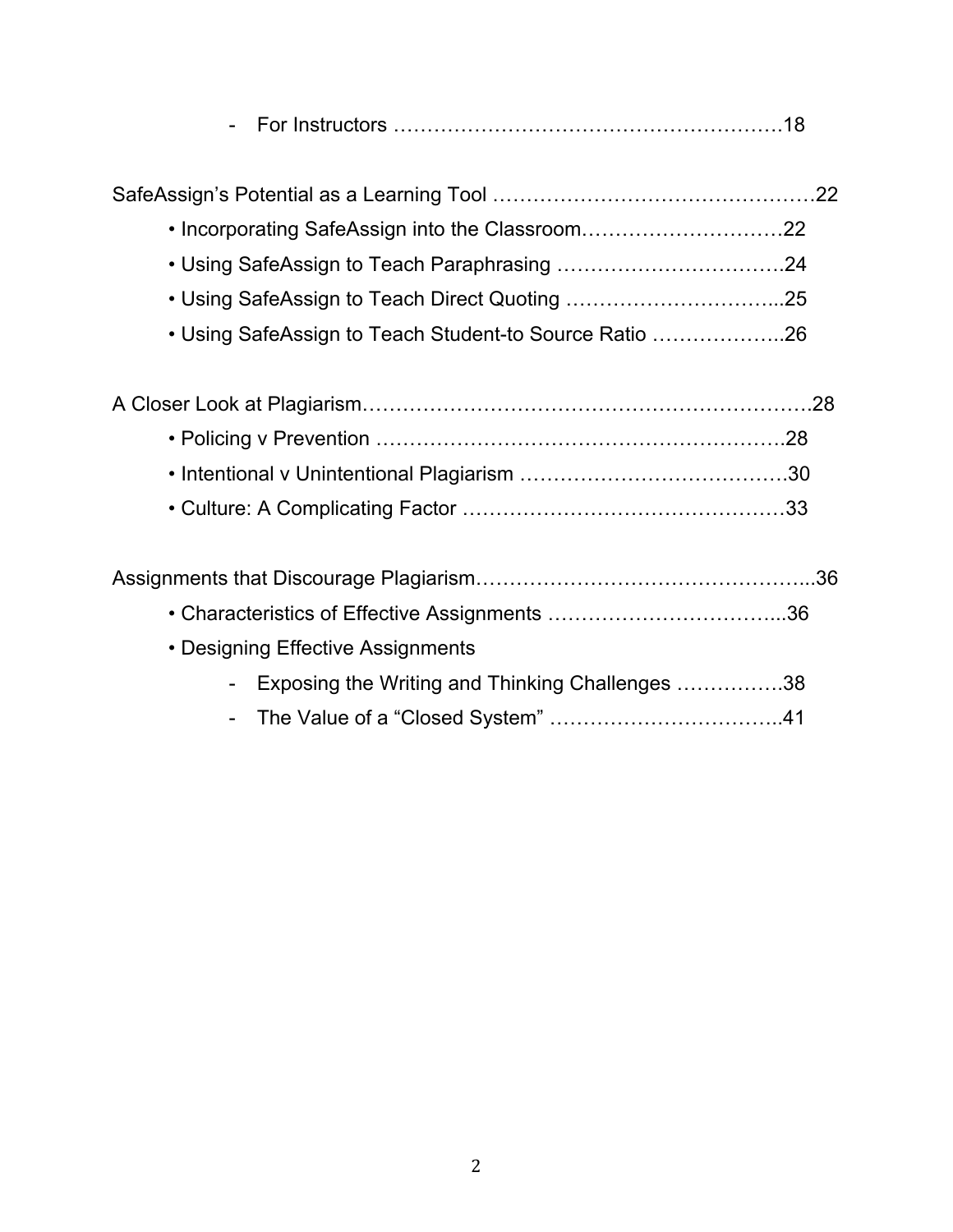## USING SAFEASSIGN

# SafeAssign: The View from the Writing **Center**

As educators, few things are more distressing than confronting a student about plagiarism. An act of plagiarism is by turns infuriating and demoralizing; it leaves us angry at our students and doubtful about our own effectiveness as teachers. While we are right to be frustrated, too often we channel our energies into finding more effective ways to catch and punish those who plagiarize. However, as educators, we should devote our energies, not to catching plagiarism, but to teaching our students how to avoid it: giving them the skills they need to work confidently and successfully with sources, encouraging them toward independent and original thinking, and recasting documentation as part of scholarly conversation and academic genealogy. By concentrating on these things, we approach plagiarism proactively rather than reactively.

Unfortunately, though it is marketed as a "plagiarism prevention tool," SafeAssign's main goal seems to be plagiarism detection. SafeAssign electronically tracks source origins and generates an "Originality Report" that notes the percentage of outside material contained in a student's paper, as well as the source of the matching material. However, the language and presentation of these reports cultivate an "us v them" culture, preemptively casting students as perpetrators and their instructors as the police. Thus, while SafeAssign can be used as part of a learning process, faculty must be aware of and work against the personality of the tool.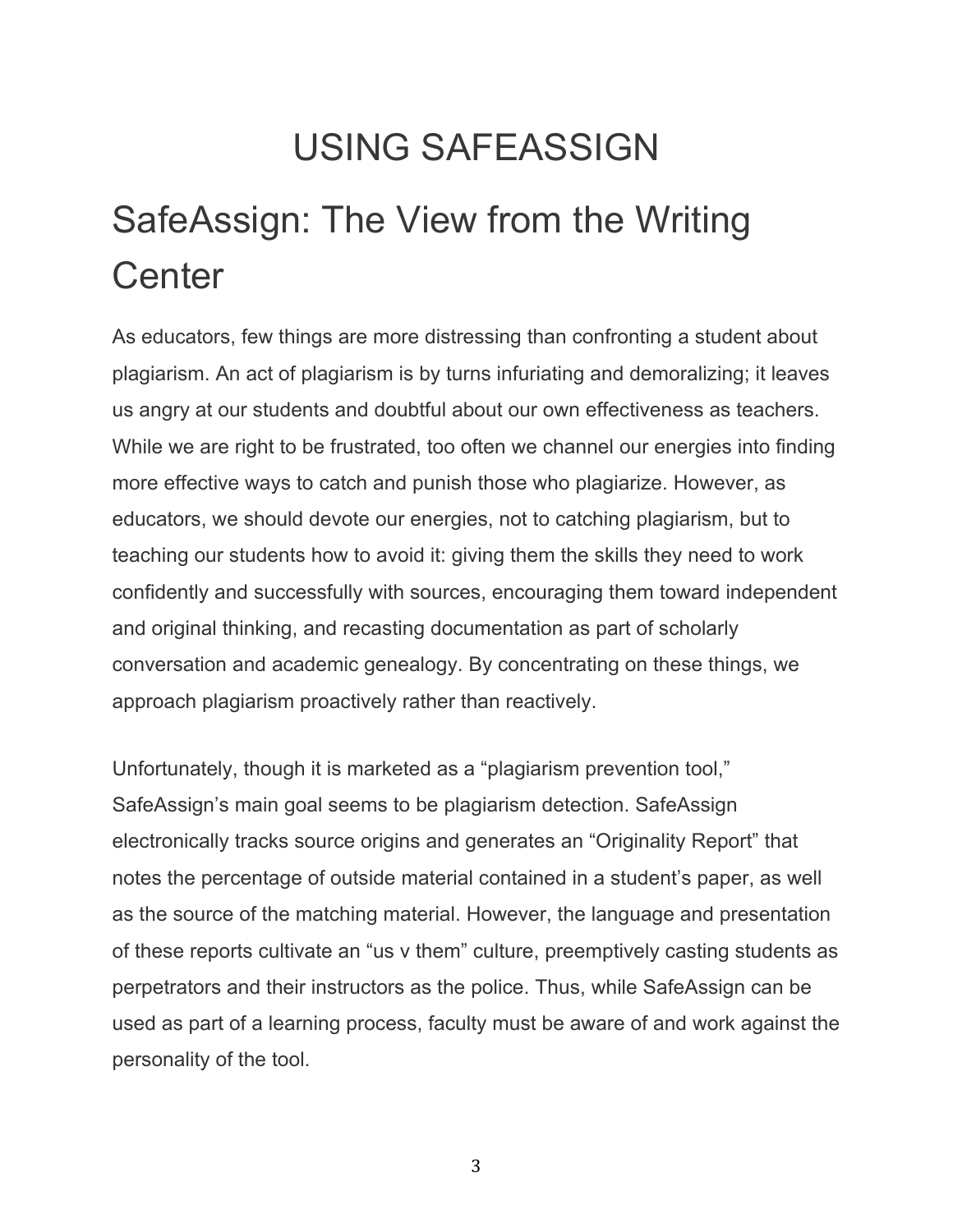Even when used exclusively as a device for detecting plagiarism, SafeAssign is not without its problems. Its databases are not comprehensive, meaning it is not a sure-fire way to uncover instances of plagiarism. The program is not equipped to identify all outside material; identifiable source material is restricted to what is currently available in electronic form in online databases and websites synced with SafeAssign. This leaves out any source material available only in hard-copy, which includes, of course, an entire library of books, journals, and other sorts of print material not available in electronic form. Further, the source comparison report that SafeAssign generates does not examine how or in what context source material is used. The report, for instance, will flag matching text even if the student has included proper attribution, citation, and bibliographic record. So, while SafeAssign detects matching text, it does not and cannot make a judgment about the occurrence of plagiarism.

However, while SafeAssign is an imperfect tool for monitoring or preventing plagiarism, it does offer interesting possibilities for learning about research and writing from sources. When used sensitively and with full awareness of its limitations, SafeAssign can support student learning, providing an additional way that we might foster an ethic of academic integrity in our classes and offering useful opportunities for students to practice writing with sources.

## General Guidelines for Using SafeAssign *Provide Notice of Intent to Use SafeAssign*

Instructors who choose to use SafeAssign should clarify their intention with their students, most appropriately on the syllabus and as part of class discussion. The use of the program brings up issues of student privacy and intellectual property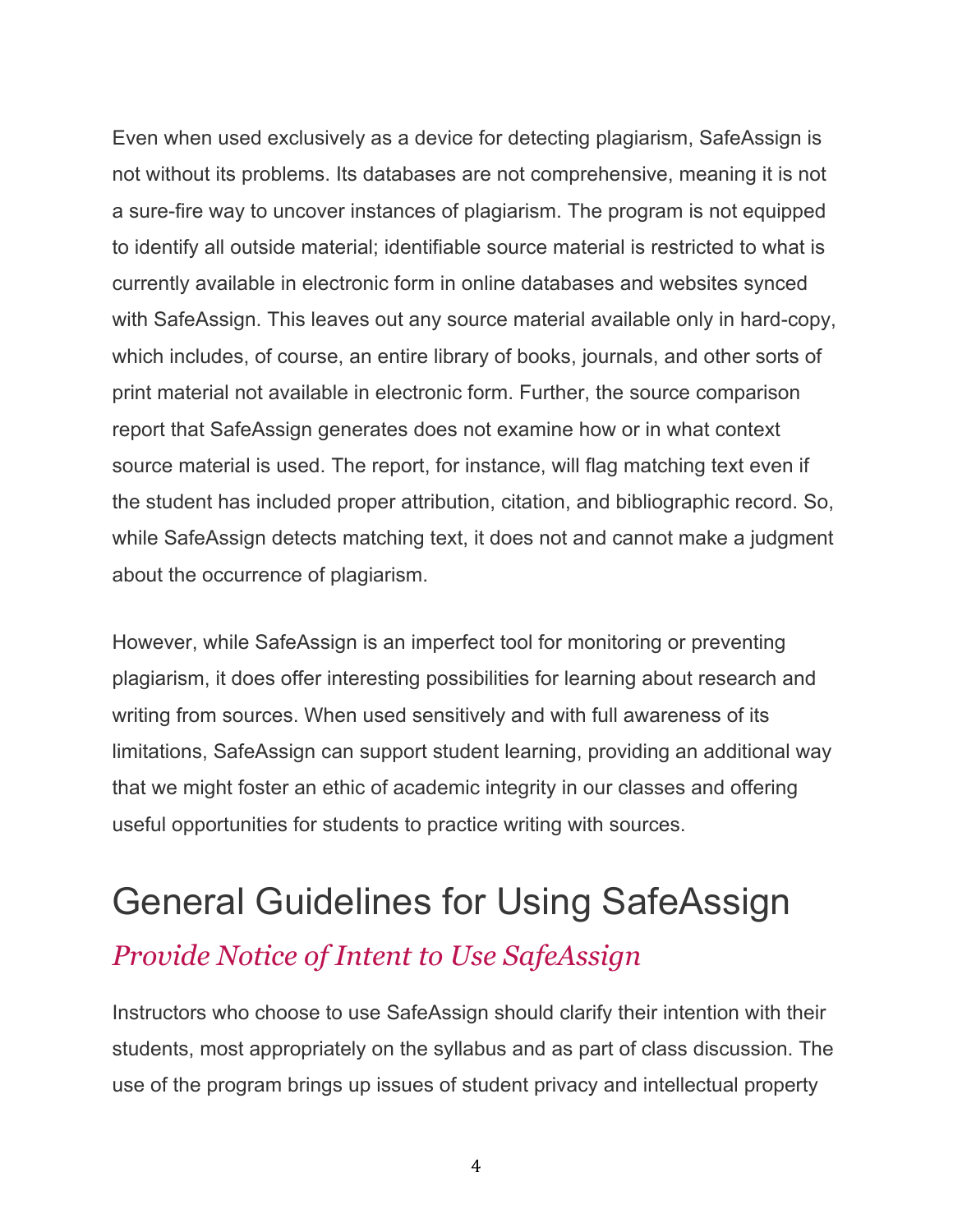rights, so instructors should be aware of these issues and talk to students about how and why the program will be used to advance course learning goals.

### *Review SafeAssign "Originality Reports" Individually and in Context*

SafeAssign's databases are by no means comprehensive; thus, the use of the program is not a sure-fire way to uncover instances of plagiarism. Instructors should not rely on the face value of a high matching score in the SafeAssign "Originality Report." While the program can quickly detect matching material, individual analysis and interpretation is critical to making a judgment about the occurrence of plagiarism.

### *Distinguish Intentional from Unintentional Plagiarism*

Because instances of plagiarism fall on a wide continuum, instructors should judge each case in terms of student intentionality and the degree of the abuse. As instructors, this asks us to consider how we might effectively discuss all types of plagiarism with our students and provide strategies for helping them avoid situations that might lead to plagiaristic acts.

#### *Maximize Learning Experiences*

Instructors who choose to use SafeAssign should consider the value of the tool for providing active learning experiences. Instructors are encouraged to provide appropriate learning opportunities for clarifying proper citation practices and to use SafeAssign with students in the context of class lessons about research and documentation.

#### *Create Engaging Assignments*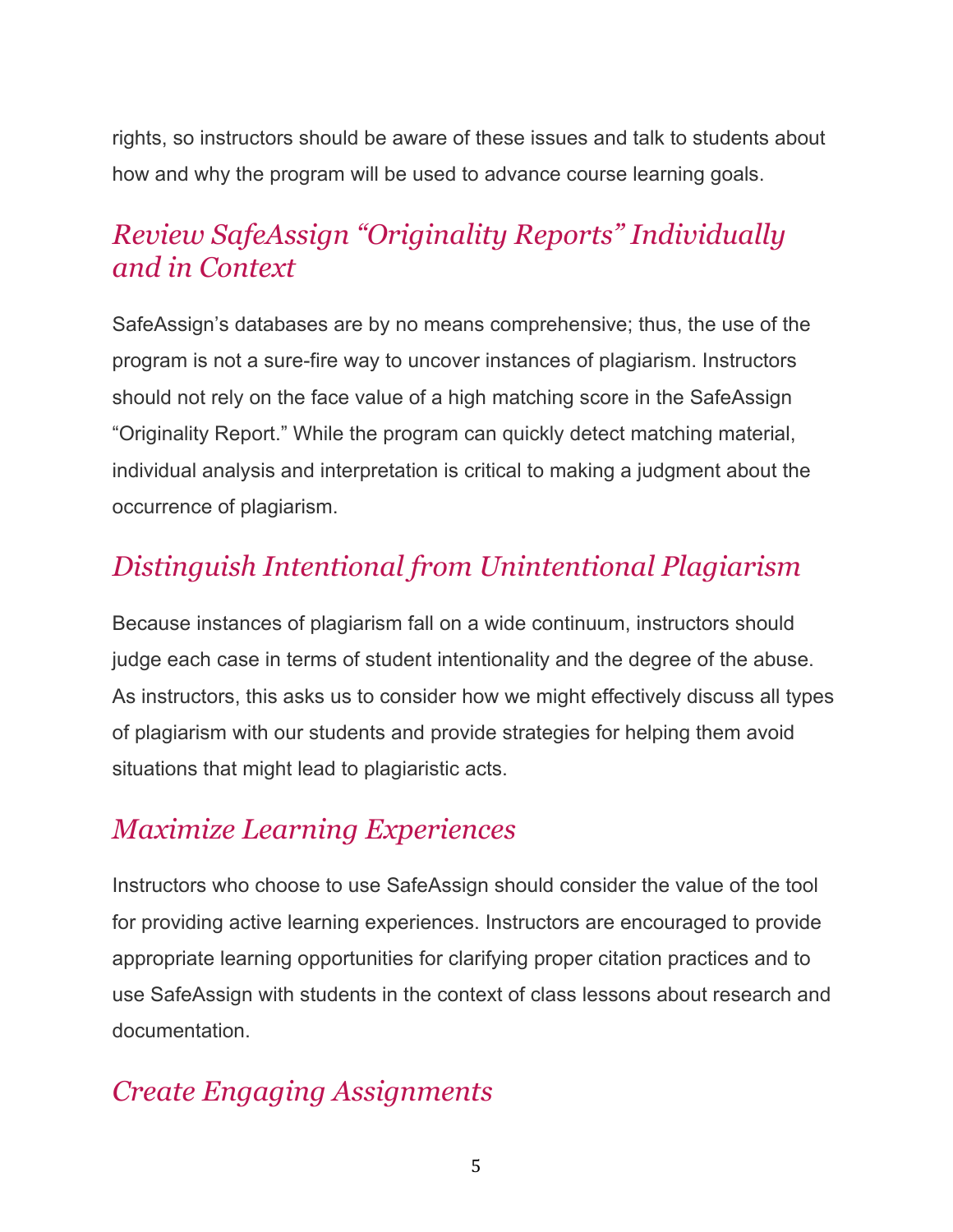One of the best ways instructors can help prevent plagiarism is by designing writing assignments that do not lend themselves to liberal borrowing, idea stealing, or other acts of desperation. Such assignments include clear learning goals, specific contexts, and process-oriented writing tasks that challenge students in the right ways and at the appropriate skill level.

# SafeAssign: Intellectual Property Rights *Issue:*

Students who turn in papers through SafeAssign are automatically participating in an "institutional database" that collects and stores these papers and checks future papers against them.

## *Potential Benefits:*

The institutional database is intended to prevent students from recycling or duplicating papers. For example, if a student writes a paper for a class, this prevents his roommate from using that paper as his own work the following semester.

## *Potential Problem:*

Students are unable to opt out of having their work stored in the institutional database. Also, students may legitimately return at some later point to previous work, further developing their ideas and building upon that writing. This legitimate re-working would likely be identified as plagiarism in a SafeAssign originality report.

#### *Discussion*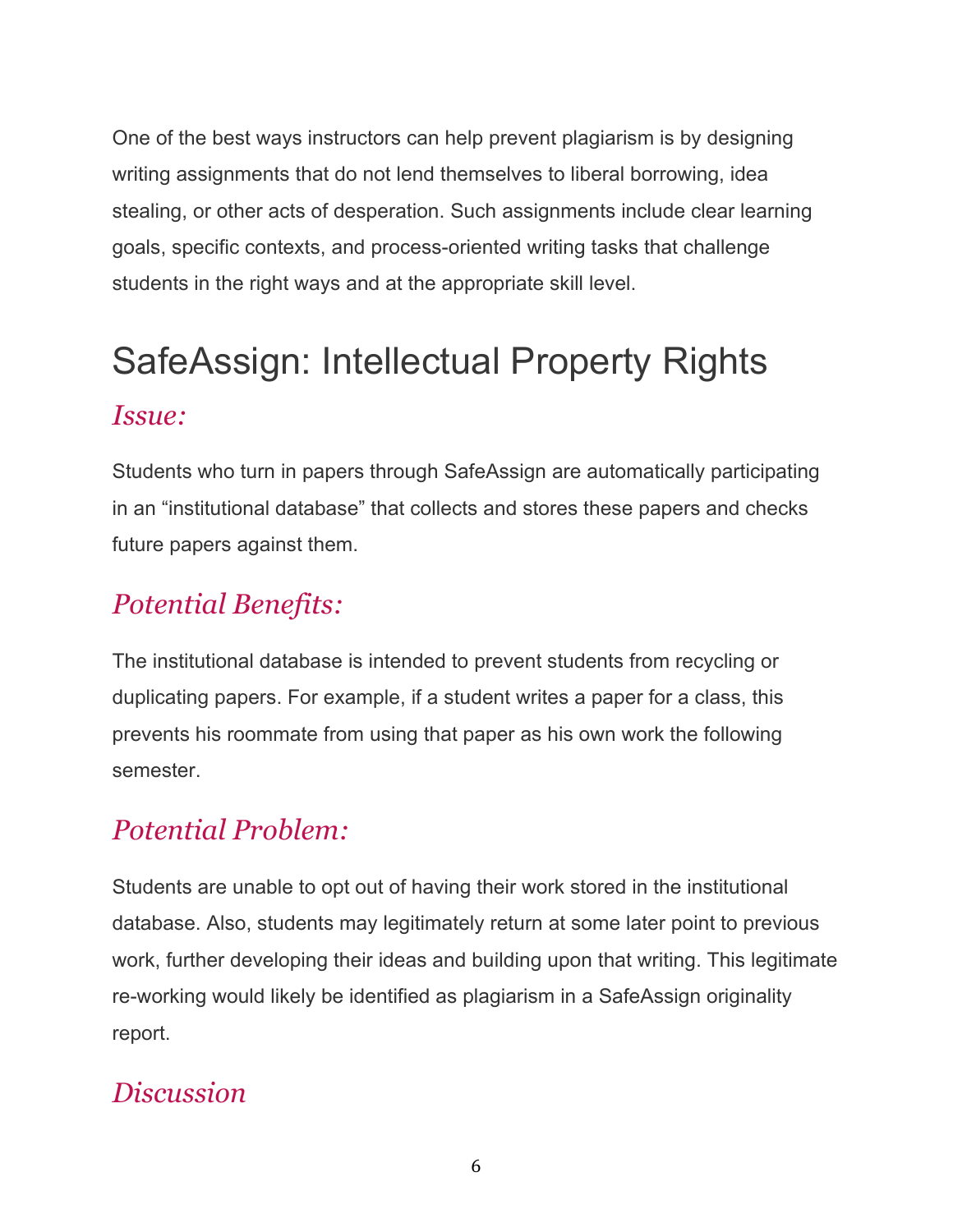Whether one chooses to submit papers on a case-by-case basis or require students to submit their own work, faculty should clarify their intentions with their students and explain the process by which students submit and offer their work for use in the SafeAssign system.

There are two distinct databases associated with SafeAssign that have the ability to collect and use student work: the institutional database and the global database. The institutional database collects only VCU student work, whereas the global database collects papers submitted by all SafeAssign users. Students who are required to submit their papers to SafeAssign through Blackboard have their papers automatically integrated into the institutional database. The global database, however, is an "opt-in" feature. Students have the choice whether or not to add their papers to the global database system.

While the majority of students will undoubtedly go along with the SafeAssign submission process without question, students who do question the ethics of the system raise interesting concerns. Why, for example, should a student provide his or her work to the SafeAssign system without any benefit? Such a system subverts students' right to own and secure their work for the profit of an outside company. Though the SafeAssign system improves its comprehensiveness as students submit more and more papers to the system, the students themselves are not compensated for their contributions. Further, students may not care to have their work perpetually available in electronic form.

## SafeAssign: Comprehensiveness *Issue:*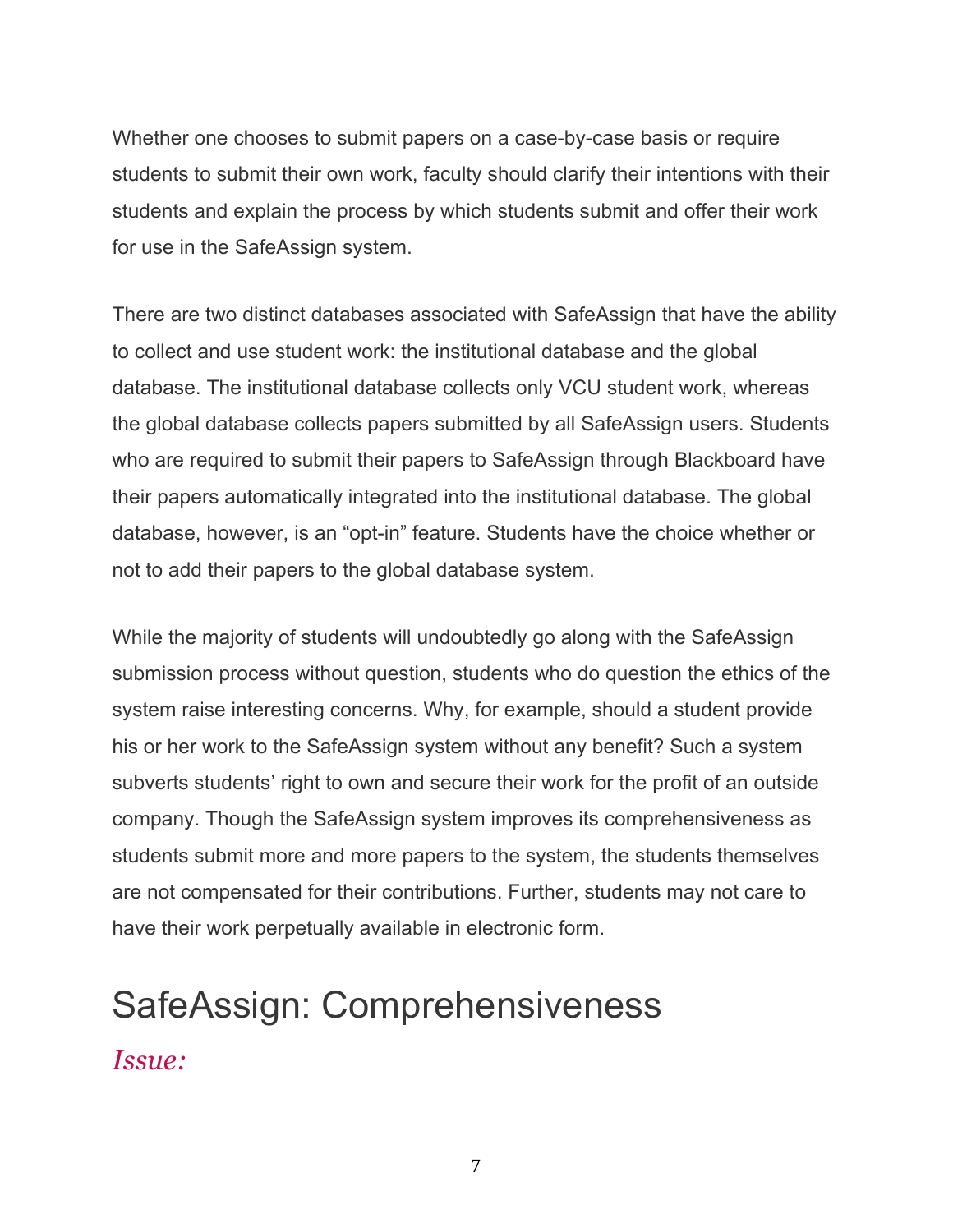Though SafeAssign checks submitted papers against a wide range of electronic resources, its databases are by no means comprehensive. Any sources that are available only in hard copy are excluded, and not all electronic sources are included in its searchable material.

### *Potential Benefits:*

Because SafeAssign automatically collects student submissions in an institutional database, its comprehensiveness is designed to grow as it is used. Thus, as more student work is submitted to the database and as more resources move into electronic formats, the database will grow increasingly comprehensive.

### *Potential Problems:*

The lack of comprehensiveness presents a limitation to SafeAssign as a tool for both policing and preventing plagiarism. Faculty who already work to identify student plagiarism will likely appreciate the SafeAssign's possibilities for streamlining that process; due to its lack of comprehensiveness, however, instructors should not rely exclusively on SafeAssign either to catch potential plagiarism or to provide a clean bill of health for a paper. Unfortunately, this limitation also hinders SafeAssign's potential as a learning tool, since students may not be able to rely on it to accurately report the ratios of source material to their own thoughts or to help them avoid instances of what we might call "good faith plagiarism," such as inadvertently forgotten attributions.

#### *Discussion:*

Though there is no way to resolve the issue, the fact that SafeAssign's database is exclusively comprised of electronic sources is the most significant limitation to its usefulness as a tool for catching plagiarism. It is unable to identify any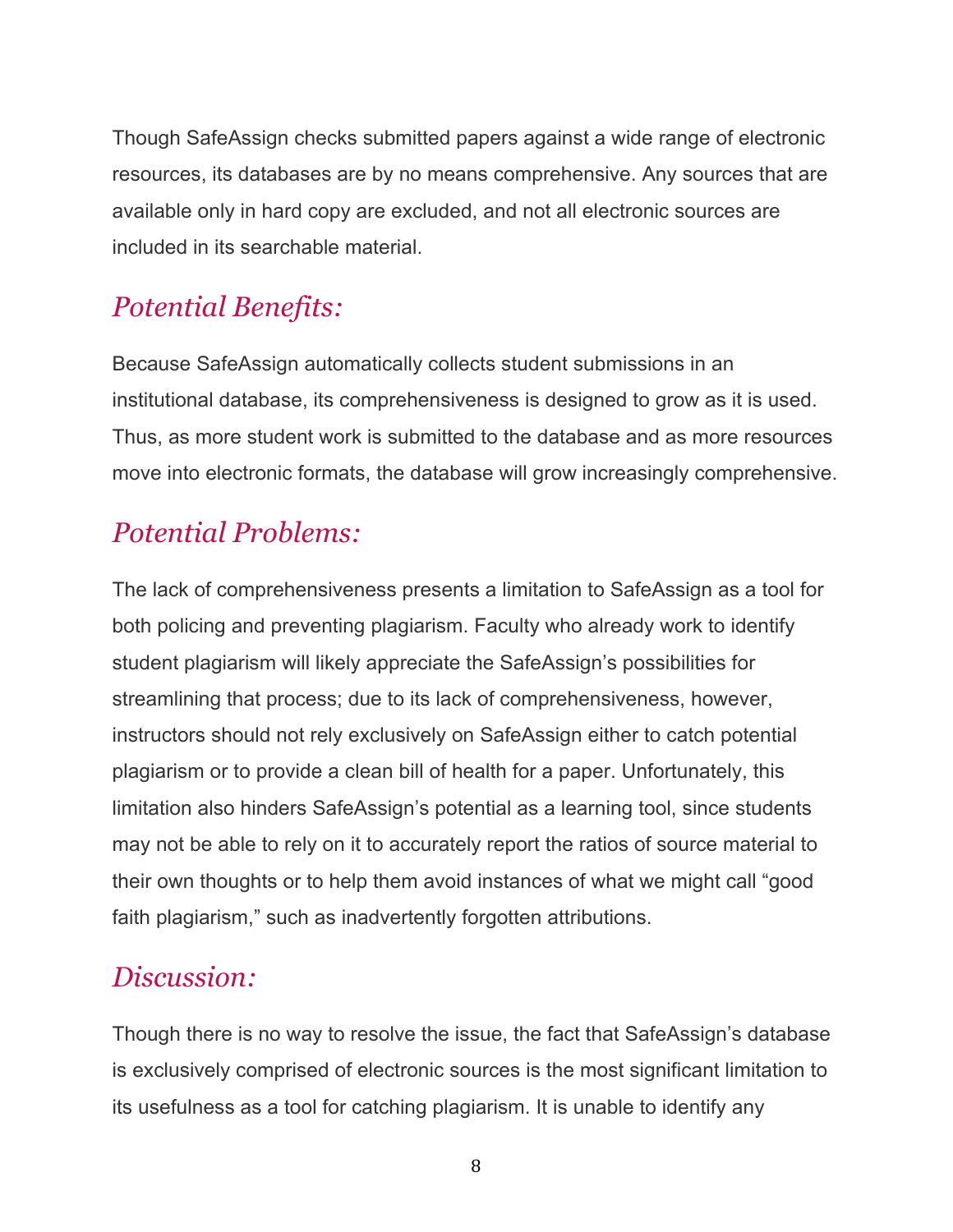material from books, journals, magazines, or newspapers exclusively produced in hard-copy – unless that material has been quoted electronically or in papers already submitted to SafeAssign. Thus, SafeAssign is unable to catch a very wide variety of source material, though reports do suggest that most student plagiarism comes from electronic sources, whether in the form of purchased papers, quotations copied from websites or attributed incorrectly or not at all.

In some ways, the comprehensiveness issue underscores the difference between what we might see as "good faith" and "bad faith" plagiarism. SafeAssign does not deal well with the more inadvertent and unintentional instances of good faith plagiarism (i.e. noting a quotation but not listing a source, poorly paraphrasing a quotation, listing common facts or sayings without naming the source); it may not catch every instance of this type, or it may incorrectly class these instances with more intentional and serious examples of plagiarism. It does, however, address bad faith plagiarism more effectively, particularly in such extreme cases as buying papers online or duplicating papers from section to section or year to year.

# SafeAssign: Intellectual Property v Common Phrases

#### *Issue:*

SafeAssign detects potential plagiarism by matching text using an algorithm intended to identify both exact and inexact matches. However, this text- and meaning-matching algorithm may result in incorrect matches, such as identifying common phrases as potential plagiarism.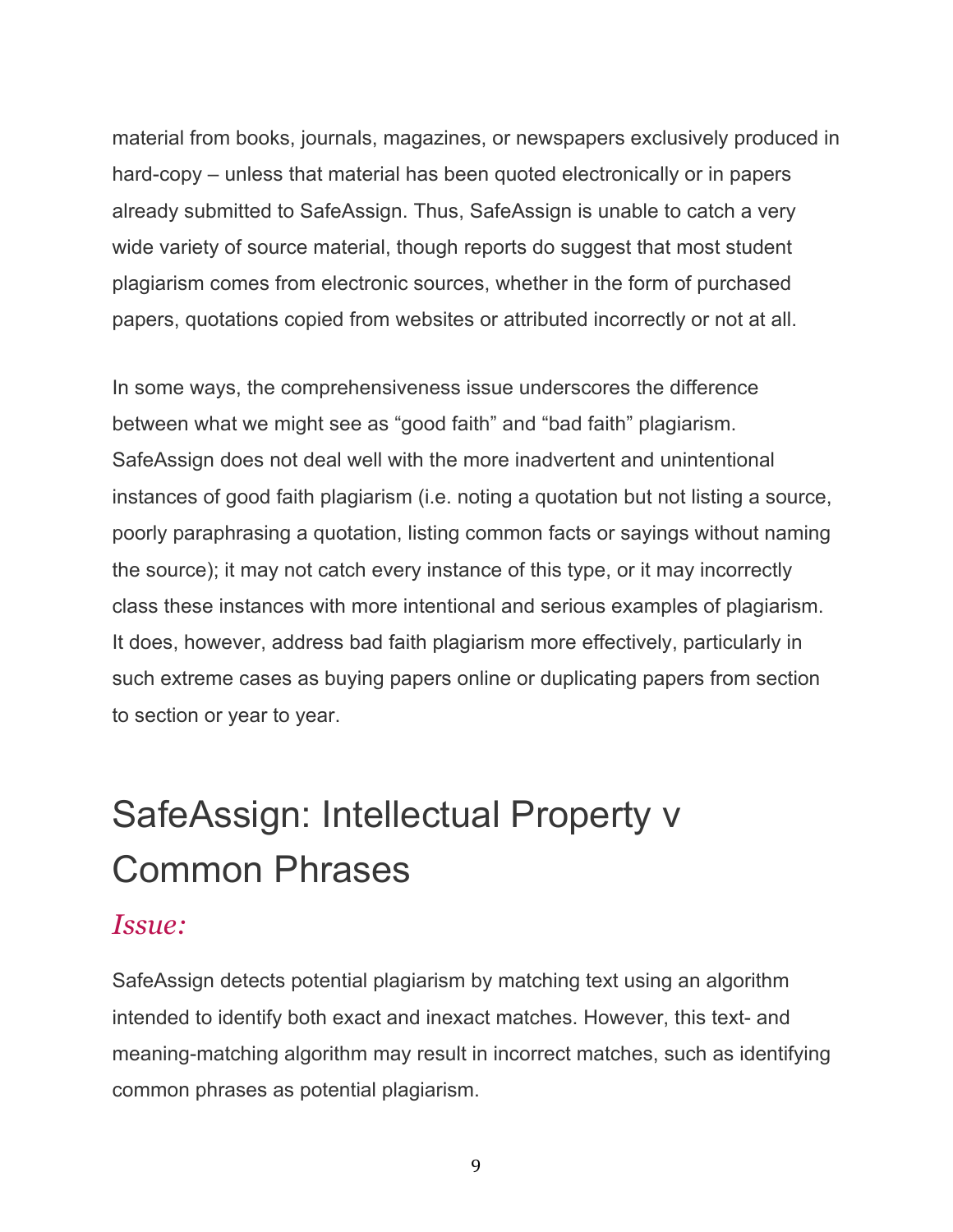## *Potential Benefits:*

According to Blackboard, the SafeAssign tool is intended to promote originality in student writers, and identifying common phrases in the originality report is, by these lights, accomplishing that goal. Calling a student's attention to the unoriginal phrases in his writing may help him see how he might be more original by moving beyond the obvious phrases, the expected arguments, or the superficial thinking.

### *Potential Problems:*

Though identifying common phrases might be used to help students move beyond stereotypical writing, it significantly hinders the tool's effectiveness as a way of teaching students about intellectual property and the deeper meaning of originality. By zeroing in on the unoriginality of fairly insignificant phrases, it sends the message that ownership and originality is something found only on the sentence level, in one's writing rather than in one's thinking.

#### *Discussion:*

Though this seems like a straightforward issue, easily resolved by the evaluator of the papers, SafeAssign's tendency to highlight common phrases as potential plagiarism is problematic for two reasons. First, it represents a limitation for SafeAssign as a tool for policing plagiarism. These instances not only skew the results of the originality report, they also require the evaluator to devote the time and attention necessary to ascertain whether a phrase is a potential act of plagiarism or merely a common turn-of-phrase – which certainly diminishes the timesaving capacities of the tool. Much more important, however, are the drawbacks this poses to SafeAssign's potential as a learning tool. Identifying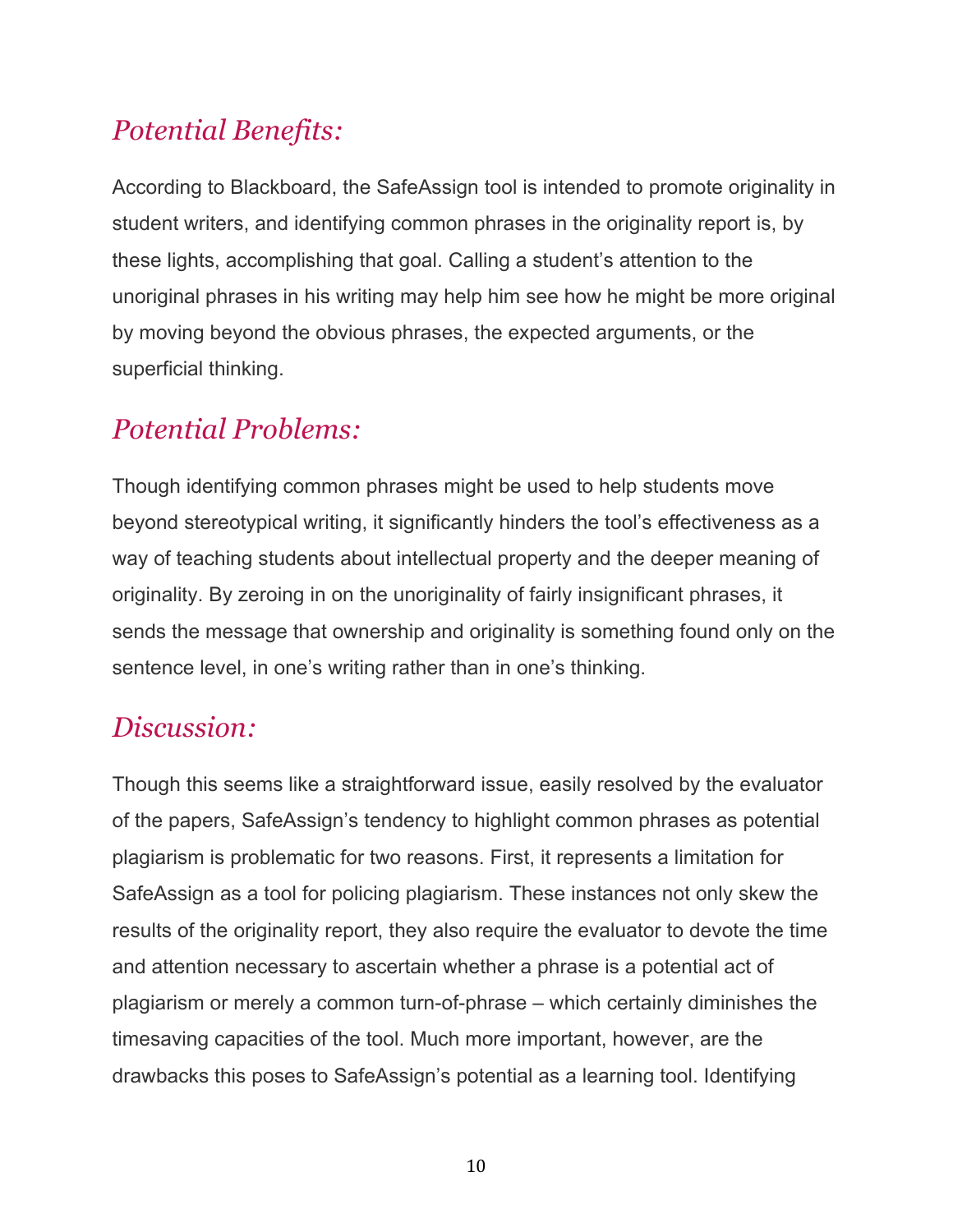such localized similarities reinforces the idea that plagiarism is simply a matter of borrowing someone else's words – when, in fact, most educators would be far more concerned about the borrowing of someone else's thinking. Rather than helping students better understand the relationship between originality and intellectual property, it may actually teach them about an incorrect and oversimplified definition of intellectual property and what it means to have ownership of one's writing and thinking.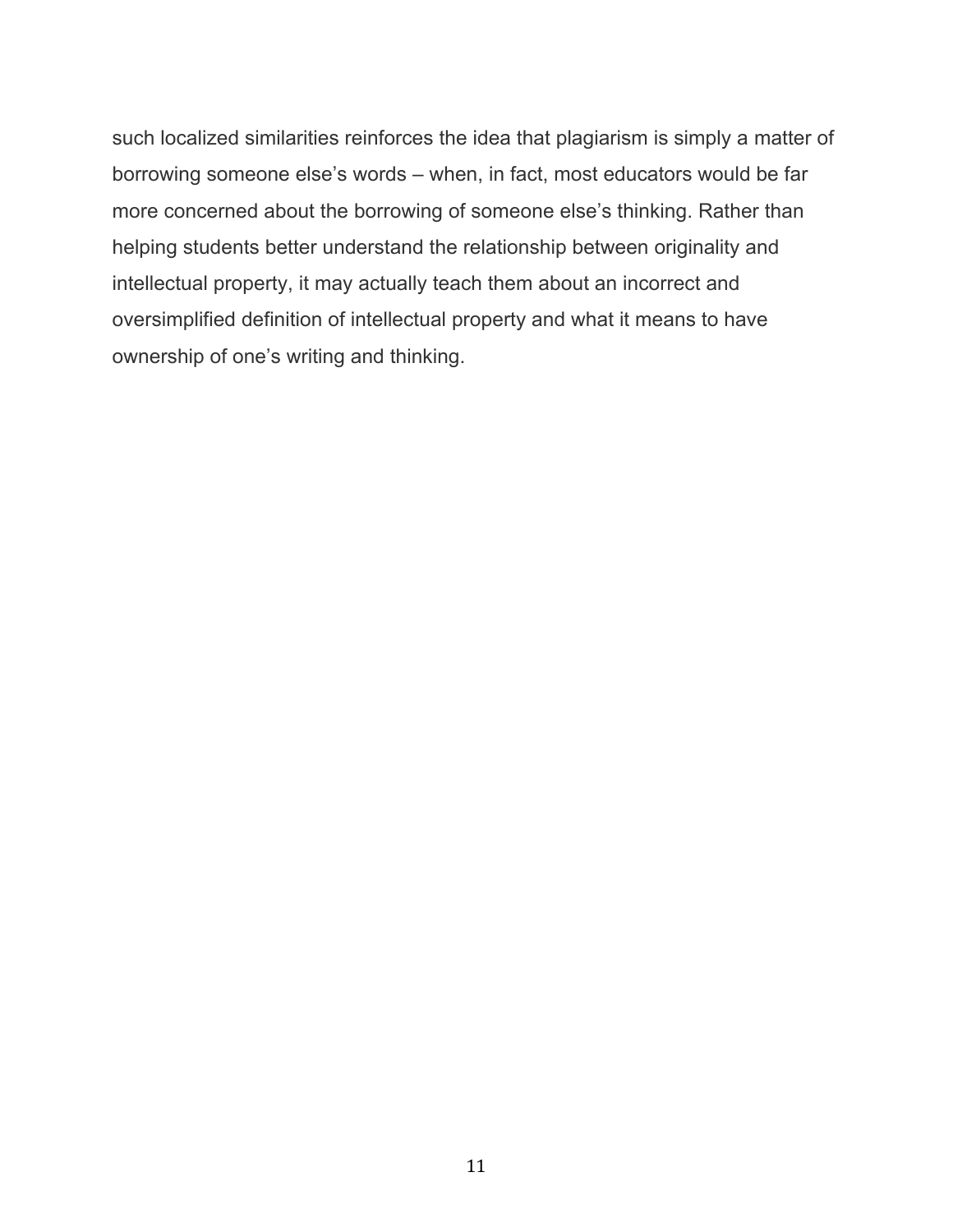# BLACKBOARD'S SAFEASSIGN

## What is SafeAssign?

In spring 2009, Virginia Commonwealth University acquired SafeAssign, a tool that is integrated with Blackboard to help faculty and students negotiate the challenges of writing and research in electronic media. SafeAssign electronically tracks source origins and measures the amount of outside material contained in a student's paper. When students submit papers to a "SafeAssignment" on Blackboard, the tool compares the students' work to the material stored in its databases, checking the student text for both exact matches and strong resemblances. SafeAssign then generates an "Originality Report" that notes the percentage of matching material in the student work. The database includes a variety of electronic resources, including public access websites and documents, materials included in the ProQuest ABI/Inform databases, and other student papers submitted to and stored in the SafeAssign database.

# Interpreting SafeAssign Scores: For **Students**

The score you receive on your originality report indicates the overall percentage of text in your paper that matches material found in SafeAssign's databases. A score of 25%, for instance, means that 25% of your paper matches material in the SafeAssign databases and 75% of your text is either original or is not included in the available databases. However, matching scores do not necessarily indicate that you have plagiarized or that something is "wrong" with your paper. SafeAssign does not examine how or in what context you have used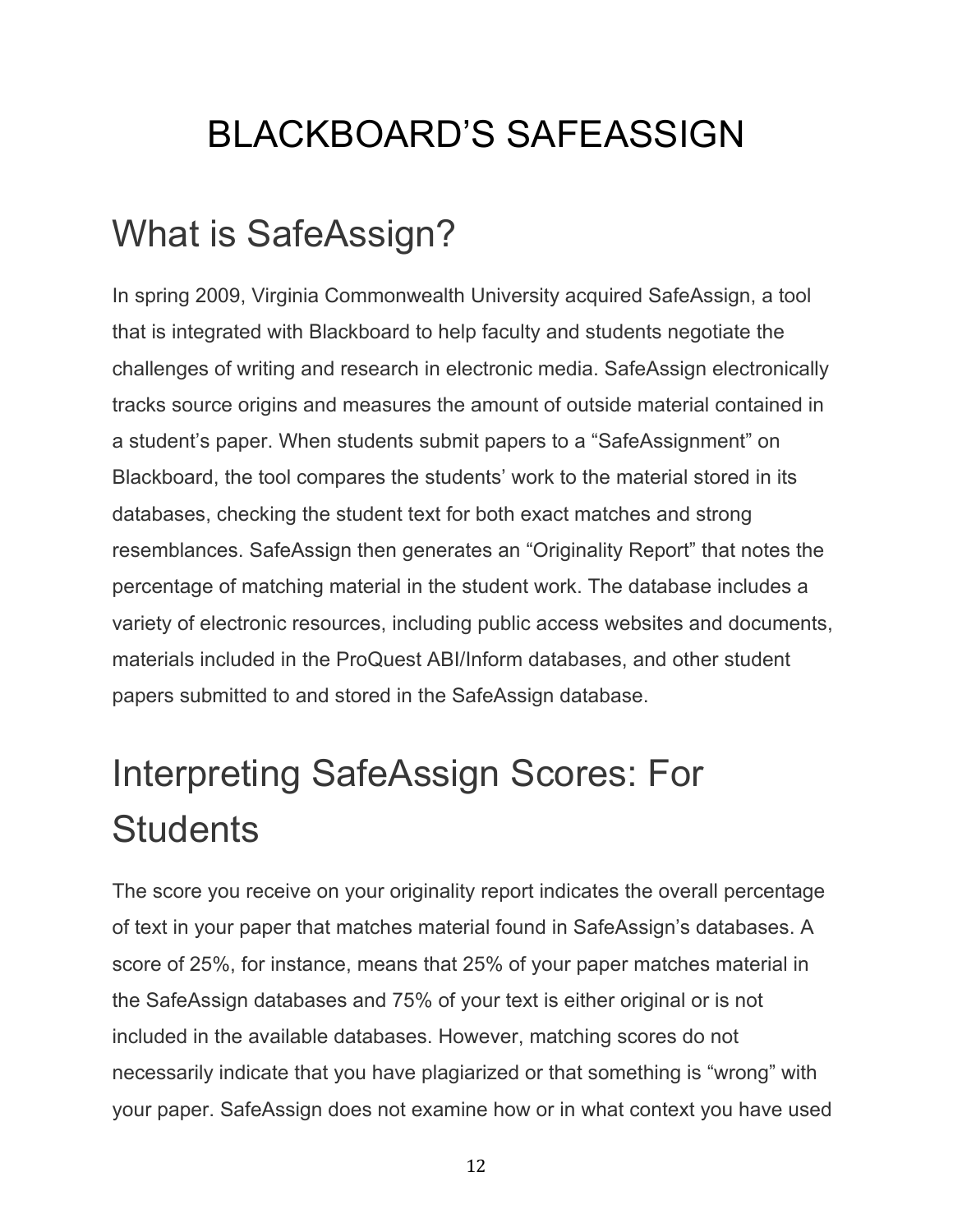outside source material. As a standard rule, though, matching percentages above 50% indicate an overreliance on or a misuse of outside sources.

Your originality report provides you with the opportunity to check to see that all of your matching text has been properly documented. Further, your SafeAssign score allows you to see the ratio between your original work and the work you have incorporated from other writers. Following an analysis of your report, you should revise your paper to make sure that you have documented all outside material correctly and that you have established the appropriate self-to-source balance in your writing.

When you receive a SafeAssign score, remember to interpret it in the context of the assignment. What may be an inappropriate score for one paper might be appropriate for another. Because of this, you should keep in mind the type of assignment, the degree of research involved, and the preferred writing and research style when interpreting your score:

*Type of Assignment:* If you have submitted a writing assignment that has a research component as its goal, your score will be significantly higher than an assignment that does not require a research component.

- Research Required: Depending on the amount of research required and the preferred researched writing and documentation style for the course, an acceptable SafeAssign score could be as high as 35%. Scores in excess of 35% generally indicate an overreliance on outside source material.
	- No Research Required: If you submitted a piece of writing that did not call for any research or reference to outside sources, your score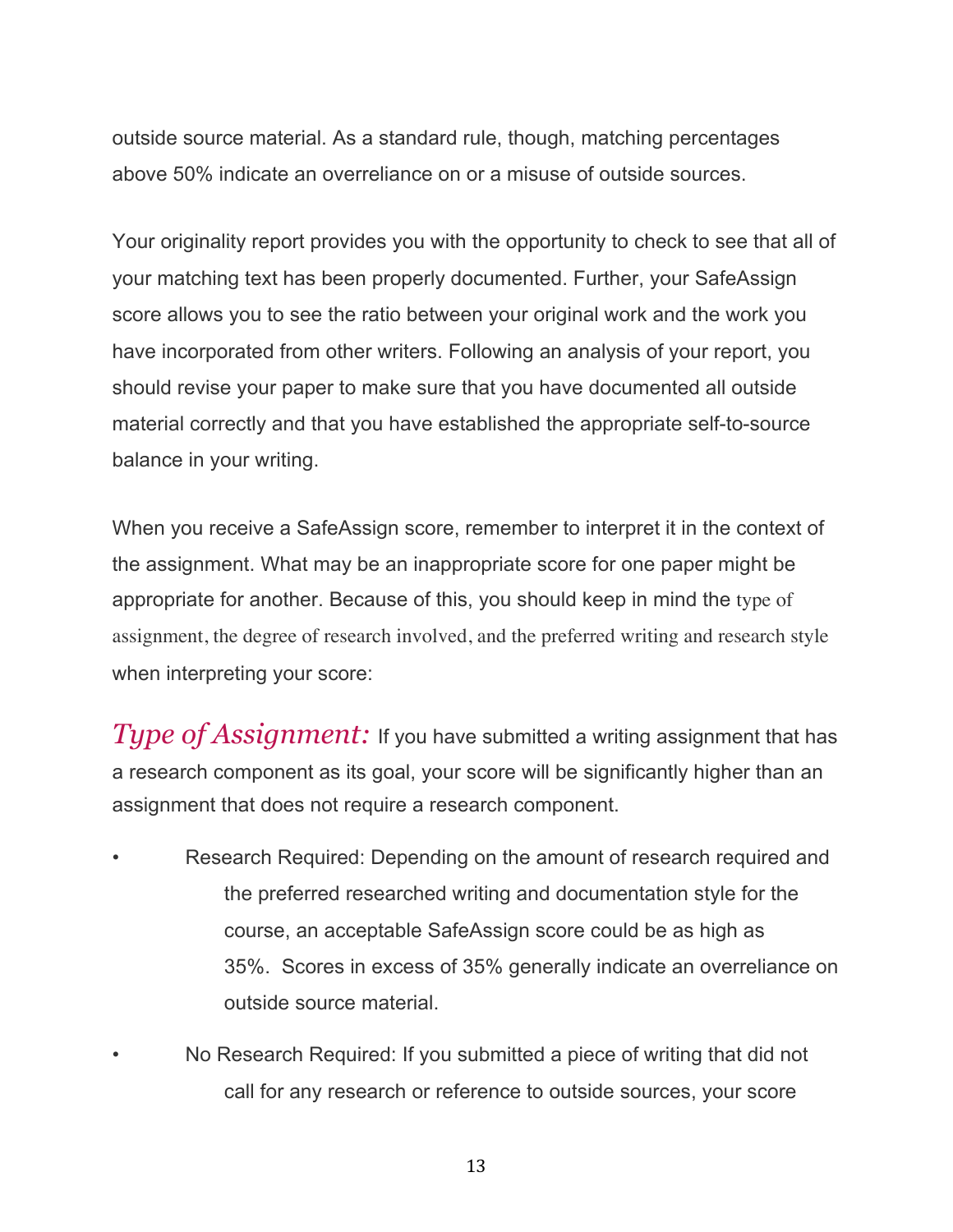should be less than 10%. Ideally, of course, no matching text would be found, but the system does not filter out common phrases and coincidental matches due to similar word combinations. Higher percentages indicate higher degrees of text match.

*Degree of Research Involved:* The SafeAssign score should be weighed against the type of assignment, its length, and the number of outside sources required. For example, a course term paper of 15+ pages and 10 or more sources will result in a higher matching score than a five page paper utilizing three sources.

*Preferred Writing and Research Style:* The citation style you are using and the discipline for which you are writing should also be taken into account when interpreting your score.

- Discipline-Specific Preferences: Different disciplines hold different preferences with regard to the incorporation of research into your paper. Papers in the humanities (English, history, philosophy) generally prefer a combination of direct quoting and paraphrasing, while the social sciences (psychology, sociology, criminal justice) prefer the use of paraphrasing over directly quoted material. In the sciences (biology, chemistry), paraphrasing is the standard.
	- Preferences of Citation Style: If you are using the MLA documentation style privileged in the humanities, you may have more quoted material and a higher matching score. If you are using the APA documentation style privileged in the social sciences, you should have a lower matching score. Since paraphrase is preferred, in a science or social science paper, you should have a low SafeAssign score.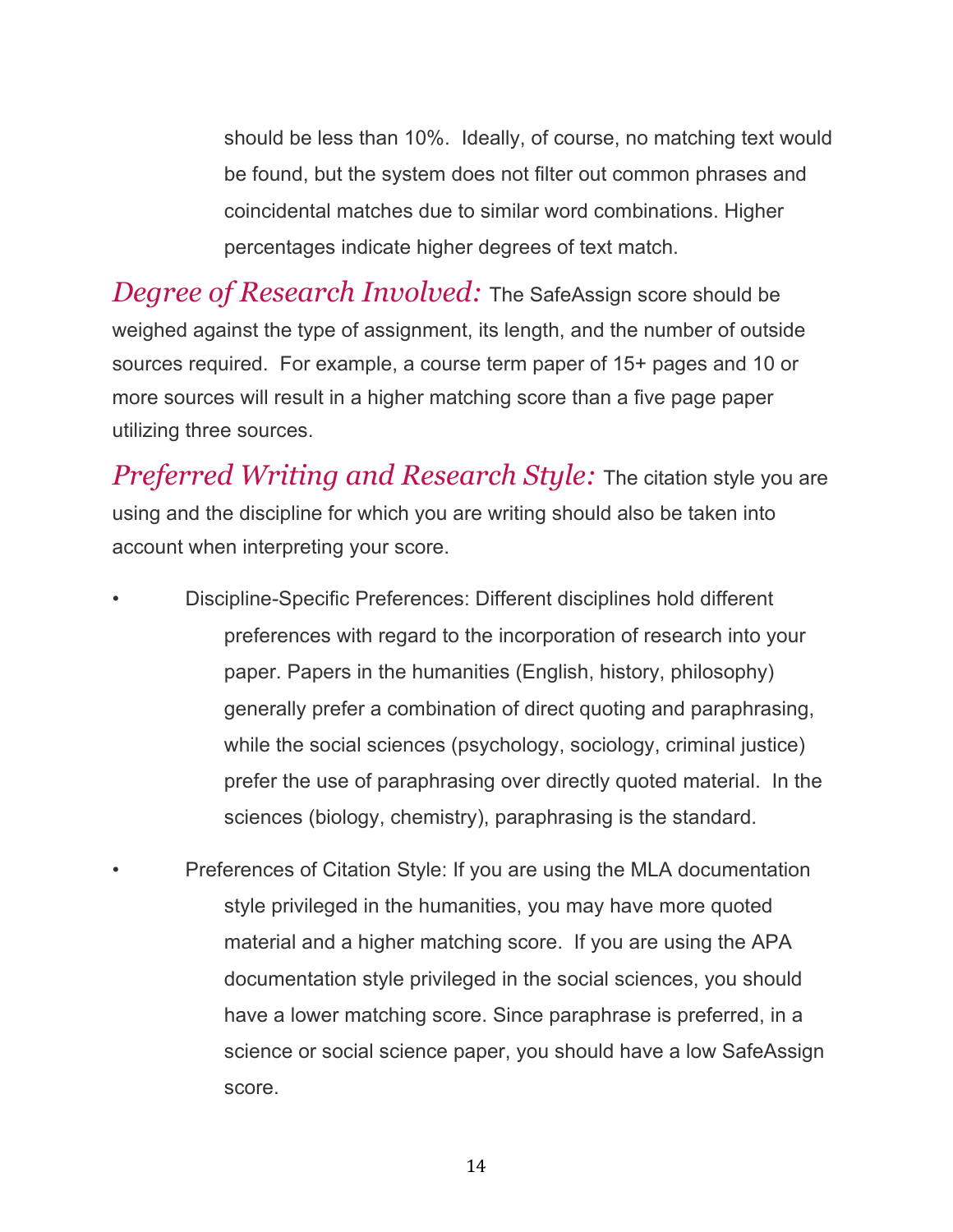## Interpreting Scores for Assignments with a Research Component

The SafeAssign score for a research paper should not fall at either end of the spectrum. An extremely low score may indicate that you did not use enough research, while a high score indicates that you have relied too heavily on sources and may, in fact, be plagiarizing parts or all of your paper.

The scores in between these extremes can offer up some interesting insights into your paper and how you have used research material. Bear in mind, however, that SafeAssign can match only material stored in its library of electronic databases. Your paper may include other print sources (books, journals, and magazines) that do not yet exist in electronic form. You should identify whether any sources are missing from your report and make sure that you take these missing sources into account as you think about your score, how well you have documented, and the balance between source work and your own writing and ideas.

### *But I paraphrased!*

If your report highlights sections that you believed were paraphrased, this suggests that your paraphrased version is too close to the original expression, which means you have inadvertently plagiarized. Proper paraphrasing is difficult and it frequently leads to issues of inadvertent plagiarism. A lot of students think that paraphrasing involves simply changing a few words here and there – what we might call patchwork writing — but paraphrasing actually involves more than that. Appropriate paraphrasing means expressing the ideas independently from the original in terms of tone, style, word choice, and sentence structure.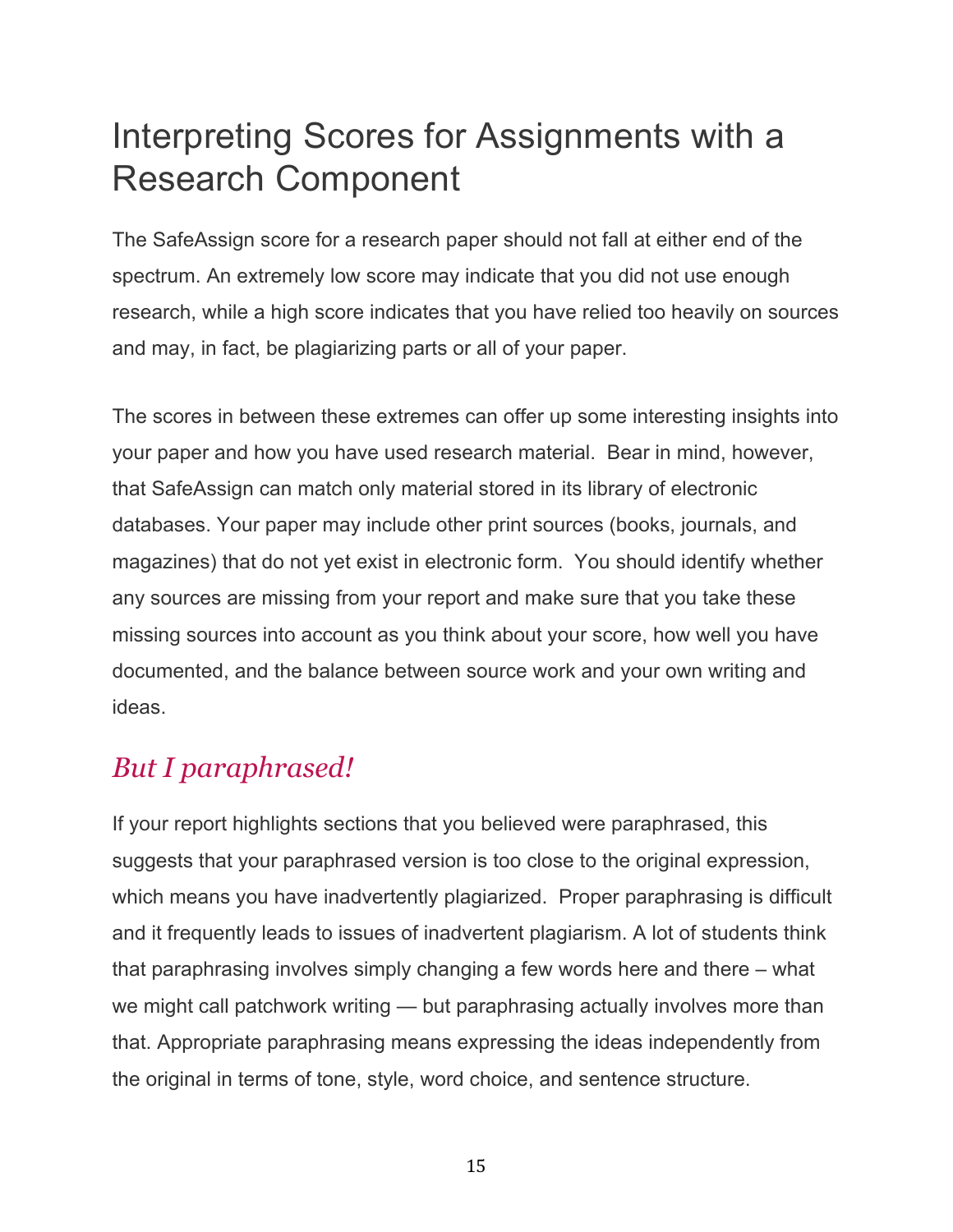Many people also think that if they paraphrase, they do not need to include reference to authors or page numbers. This is not true. In fact, paraphrasing demands the same level of in-text citation that word-for-word quoting does. The best way to identify to your readers what comes from you alone and what comes from others (even when you paraphrase) is to be overt and explicit about it. Tell your readers in the text of the paper, not just in the citations or bibliography. In addition to your parenthetical citations, use phrases like: "According to X . . ." or "As noted in Y . . .". Using this sort of in-text attribution can help you clearly indicate which ideas and information came from outside sources and which are your own.

#### *Source Scores Above 50%*

Scores above 50% indicate a high degree of text match and suggest excessive quoted or improperly paraphrased, or plagiarized material.

A score this high indicates a misuse of sources, possible plagiarism and certainly an overreliance on sources. You should go back through your paper and evaluate how you are using your sources. When you write with sources, you must work toward striking an appropriate balance between what you have to say and the words and ideas of others. As a general rule, your own writing and thinking should make up approximately 70-75% of your text, devoting the remaining 25-30% to research material that can help you support and develop your points. A score of 50% or more indicates that this balance is lacking in your paper. You may be relying too heavily on research material and not enough on yourself. You will need to go back to your paper and revise in order to let your own reasoning do the primary work of the paper.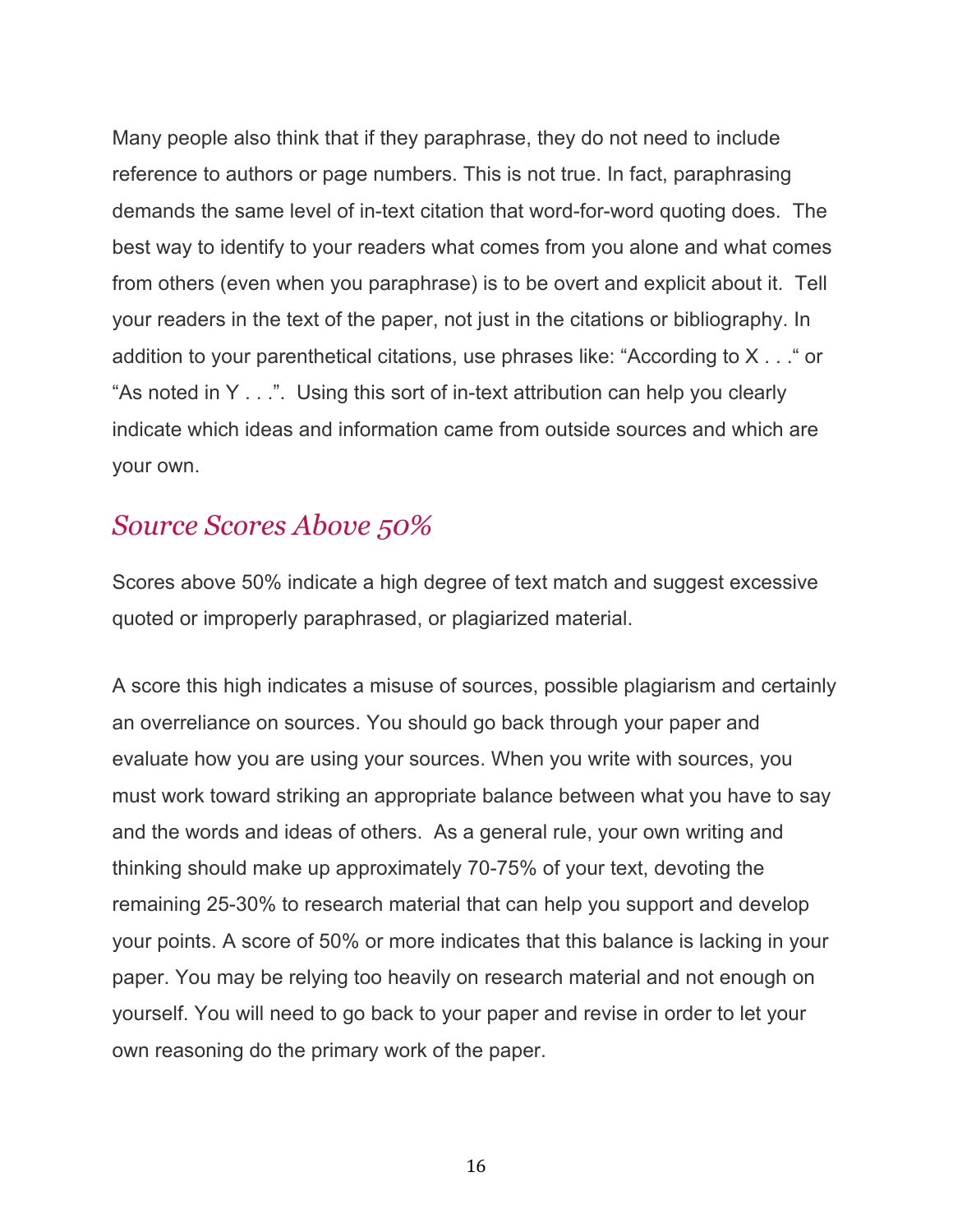## *Scores between 35 and 50%*

Scores between 35 and 50% indicate considerable and perhaps problematic levels of quoting or improper paraphrasing.

Depending on where your score is falling in this range, you could be in some trouble with your use of source work. Your score indicates that your source work is controlling the paper too much, and you should revise to create the correction self-to-source ratio. In addition, you should make sure that your quoted material and your paraphrasing are documented correctly. As noted above, it is important that you strike the appropriate balance between your writing and thinking and the writing and thinking of others. If your score is creeping up toward the higher range, you will want to revise in order to make sure that you and your own reasoning controls the paper, not your source work.

### *Source Scores Between 20 and 35%*

Scores between 20 and 35% indicate that your paper contains significant quoted or improperly paraphrased material.

Scores between 20% and 35% are likely appropriate, provided you have correctly documented your work and have achieved the self-to-source balance required for the assignment. You should go back through your paper to determine whether all your direct quoting is effective and that you have properly paraphrased and provided correct attribution for all paraphrased material.

#### *Source Scores Below 20%*

Scores below 20% indicate that some quotes or blocks of text in your paper match other documents.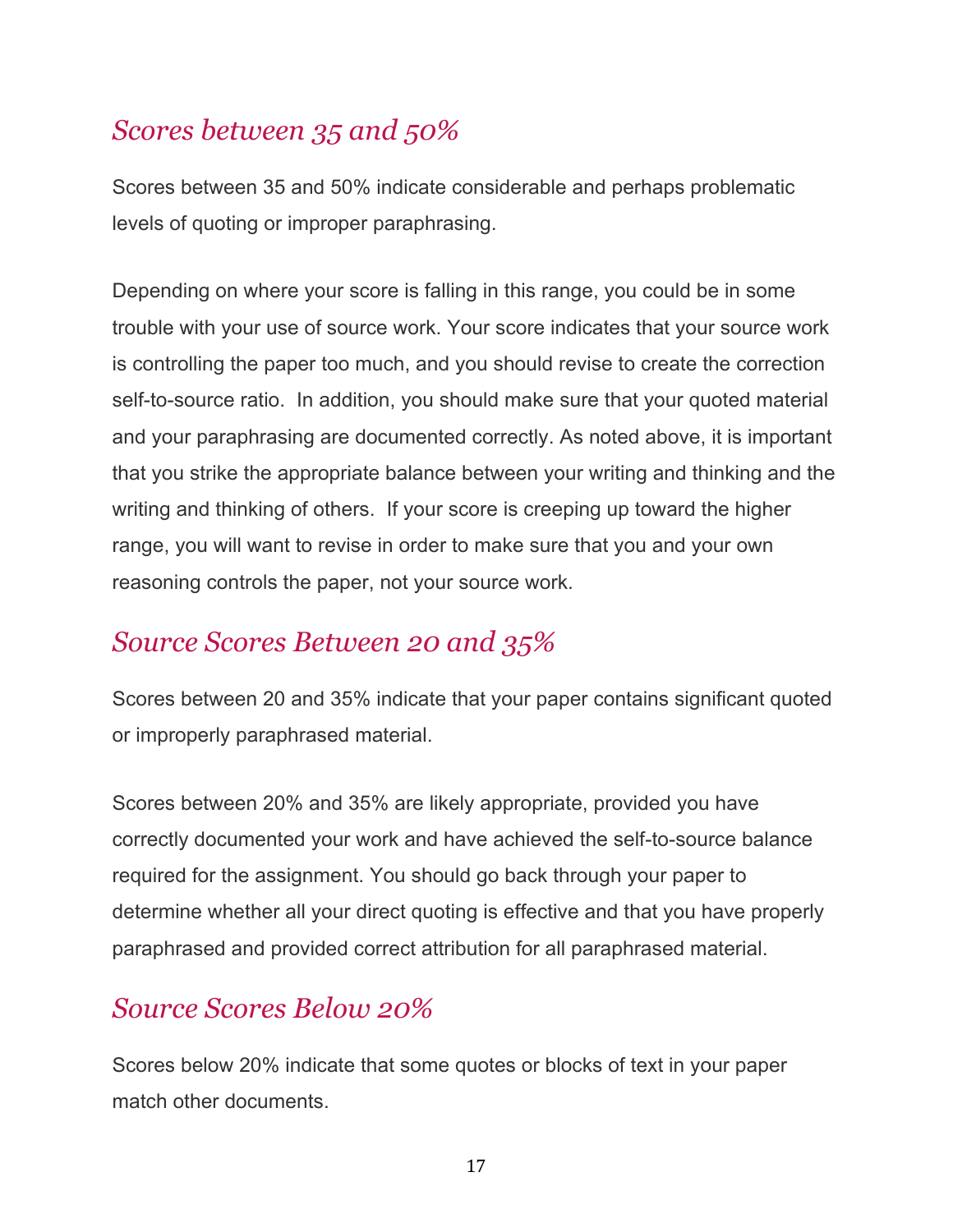Provided you have accurately documented your source work, your score may indicate a reasonable use of sources. However, if you are writing a research paper, especially one in the humanities, you paper may need more outside support. Direct reference of research material helps you develop and support the points you wish to make in your paper. If you do not provide sufficient outside source material, you run the risk of undermining your points. By not consulting enough material about your subject matter, as a thinker and writer, you remain detached from the conversation that others are having about your subject. The more you know about this conversation, the stronger your thinking will be about your topic. In order to improve the balance between your thinking and the thinking of others, you might want to do more research and incorporate what you find out into your paper as you revise.

# Interpreting SafeAssign Scores: For **Instructors**

The originality report provides an overall percentage of matching text, indicating how much of the paper matches material found in SafeAssign's databases. A score of 25%, for instance, means that 25% of the submitted paper matches material in the SafeAssign databases and 75% of the text is either original or not included in the available databases. However, because SafeAssign does not examine how or in what context outside source material is used, the matching score does not necessarily indicate plagiarism. As a standard rule, though, matching percentages above 50% indicate that the student has misused or relied too heavily on outside sources.

Instructors should be careful to interpret the SafeAssign score in the context of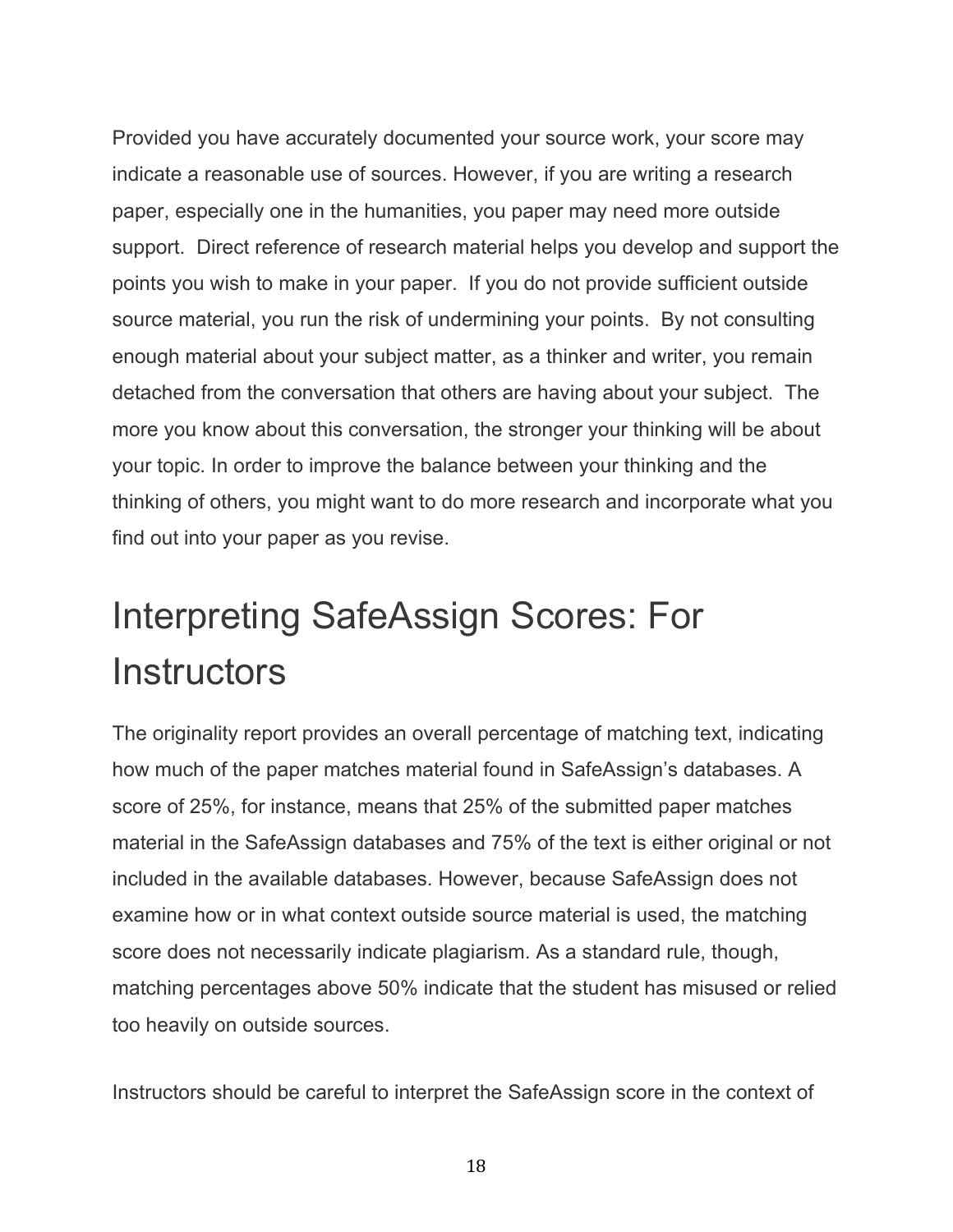their assignment. What may be an inappropriate score for one paper might be fine for another. Because of this, instructors should interpret their students' scores in light of the type of assignment, degree of research involved, and preferred writing and research style of the discipline.

*Type of Assignment:* Does the assignment include a research component? If so, expect a score that is significantly higher than an assignment that does not require outside sources.

- Research Required: Depending on the degree of research required and the preferred researched writing and documentation style for the course, an acceptable SafeAssign score could be as high as 35%. Scores in excess of 35% indicate an overreliance on outside source material.
	- No Research Required: If the assignment does not call for any research or reference to outside sources, the SafeAssign score should be less than 10%. Ideally, of course, no matching text would be found, but the system does not filter out common phrases and coincidental matches due to similar word combinations. Higher percentages indicate higher degrees of text match.

*Degree of Research Involved:* How much sourcework does the assignment call for? In addition to the type of assignment, the SafeAssign score should be weighed against the length of the paper and the number of outside sources required. For example, a course term paper of 15+ pages and 10 or more sources will result in a higher matching score than a five page paper utilizing three sources.

*Preferred Writing and Research Style:* In what discipline is the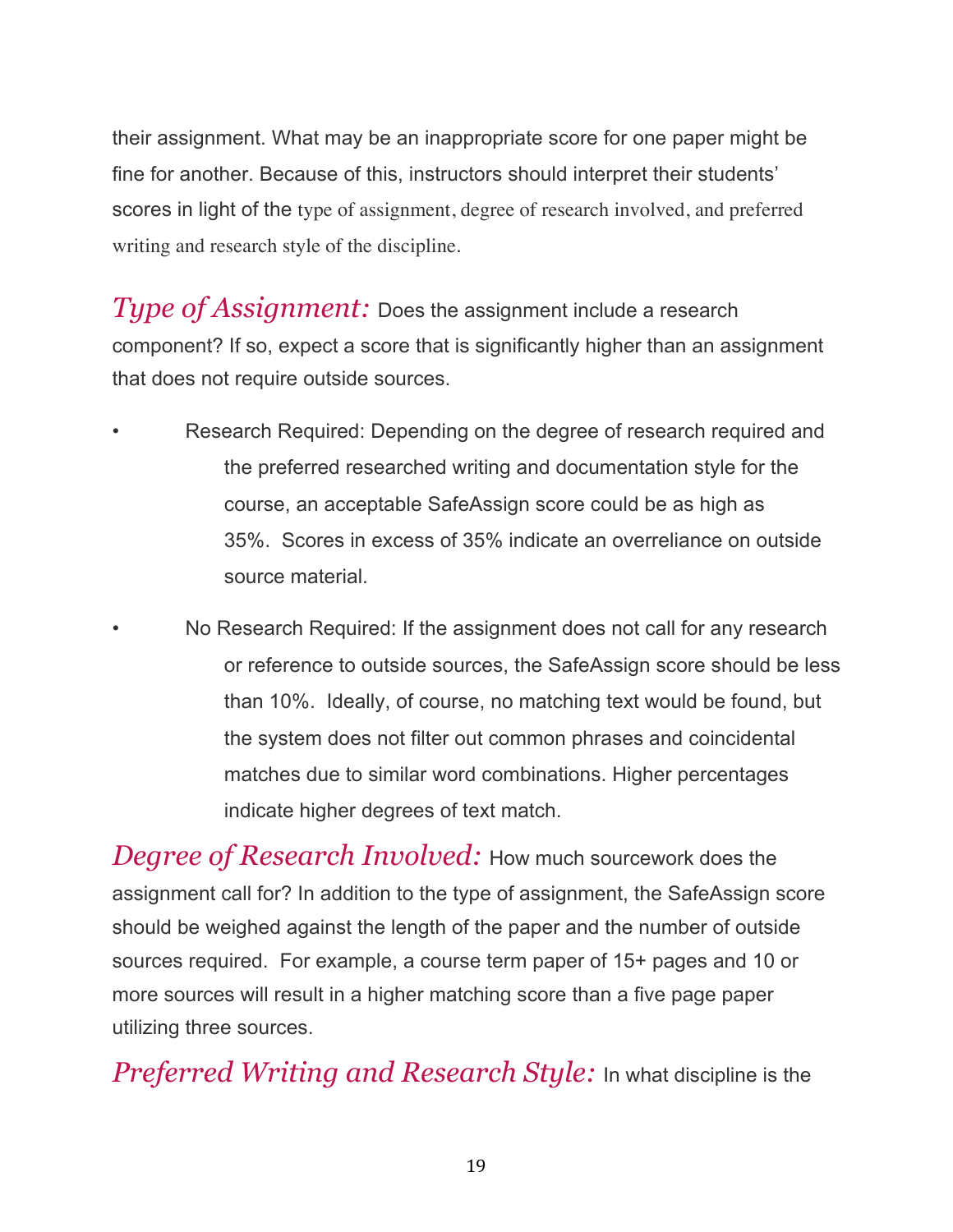student writing? What citation style is being used? The significance of the SafeAssign is also impacted by the different preferences for the incorporation of research. For example, in the MLA documentation style privileged by the humanities, the emphasis on quoted material may result in a higher matching score than is appropriate in fields that use APA or CSE/CBE documentation styles.

## Interpreting Scores for Writing Assignments with a Research Component

The easiest scores to interpret are those at either end of the spectrum. An extremely low score, for example, likely indicates that the student did not use enough research, while a high score often implies that the student relied too heavily on sources and may, in fact, be plagiarizing parts or all of the paper.

Bear in mind, however, that SafeAssign can only match material stored in its library of electronic databases. The paper may include other print sources (books, journals, and magazines) that do not yet exist in electronic form, so instructors should be wary of seeing the SafeAssign score as equivalent to the balance between source work and the student's own writing and ideas. Further, because SafeAssign does not and cannot judge whether sources are used appropriately, instructors should also be cautious of relying exclusively on the score to alert them to possible plagiarism.

However, though what constitutes an appropriate or inappropriate score may vary according to the assignment and its context, the following score interpretations may be used as general guidelines for instructors new to SafeAssign: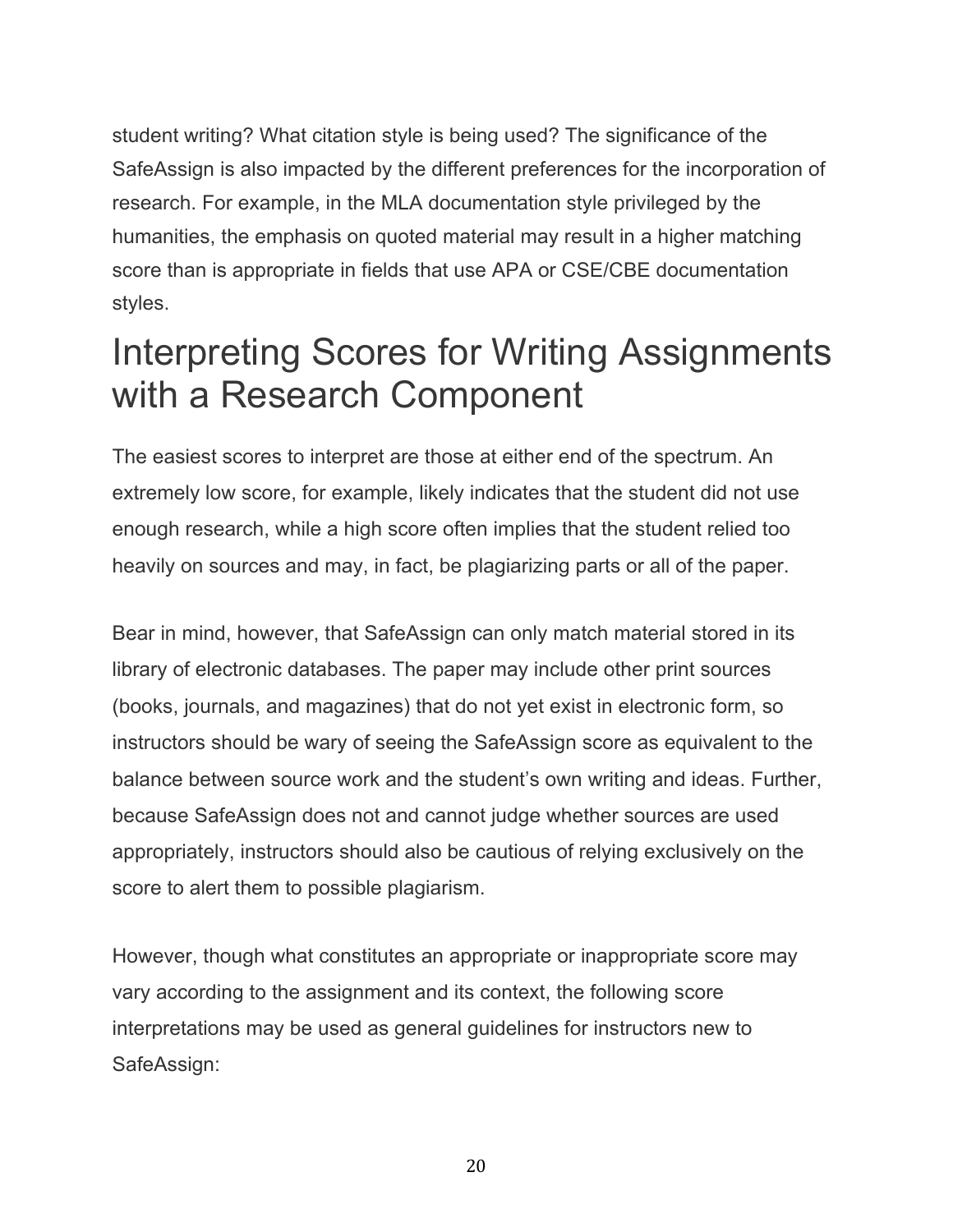### *Source Scores Above 50%*

Scores above 50% indicate a high degree of text match and suggest excessive quoted or improperly paraphrased, or plagiarized material.

### *Scores between 35 and 50%*

Scores between 35 and 50% indicate considerable and perhaps problematic levels of quoting or improper paraphrasing. Instructors should consider the assignment's context and where a score falls in this range in order to make a judgment about the paper.

#### *Source Scores Between 20 and 35%*

Scores between 20 and 35% indicate that the paper contains significant quoted or improperly paraphrased material. Depending on the assignment, scores in this range are likely appropriate, provided that the student has correctly documented the source work.

#### *Source Scores Below 20%*

Scores below 20% indicate that some quotes or blocks of text in the paper match other documents. This score may indicate a reasonable use of sources or may indicate that a paper needs more outside support, depending on the assignment and the amount of research required.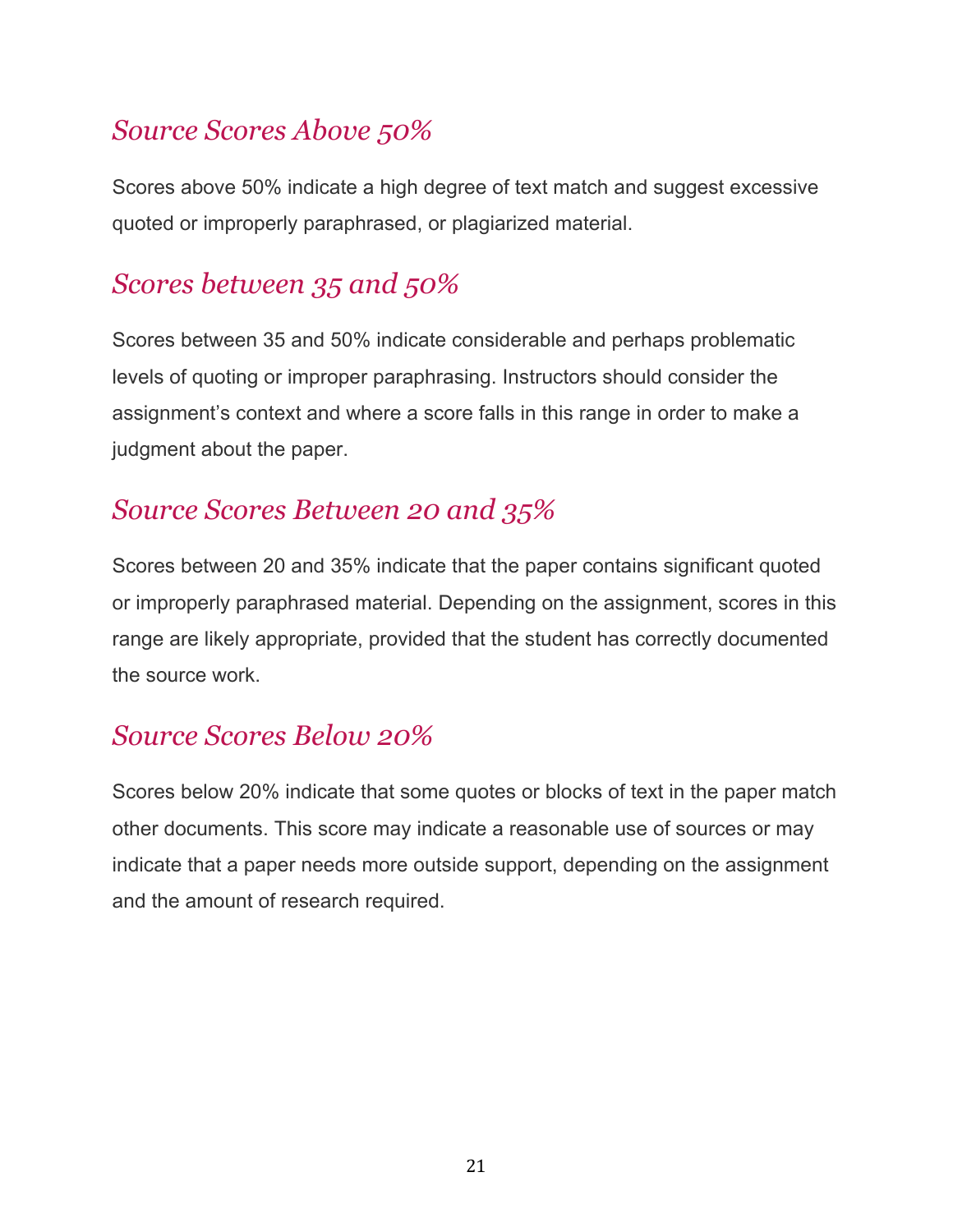## SAFEASSIGN'S POTENTIAL AS A LEARNING TOOL

# Incorporating SafeAssign into the Classroom

Other universities using tools like SafeAssign report that students are generally positive about working with the program provided they have sufficient information about the software and adequate guidance in using it (Cohen 5; Smart 2). In order to use the system as an effective and positive learning experience, instructors should plan class lessons to explain the way the system operates and to explicitly address target skill areas like paraphrasing, direct quoting, attribution, and in-text citation.

## *In introducing the program, the instructor should:*

- Emphasize both SafeAssign's capabilities and its limitations
- Explain how SafeAssign will be used to advance student learning
- Set clear expectations for the use of documentation style
- Establish parameters for the expected ratio of student-to-source work
- Explain how students can use their "originality reports" to revise their work and improve their academic writing.

As a learning tool, SafeAssign provides students with the chance to self-assess, revise their work with purpose, and reflect on their academic writing skills. In addition to the opportunity to self-evaluate longer drafts, SafeAssign can be used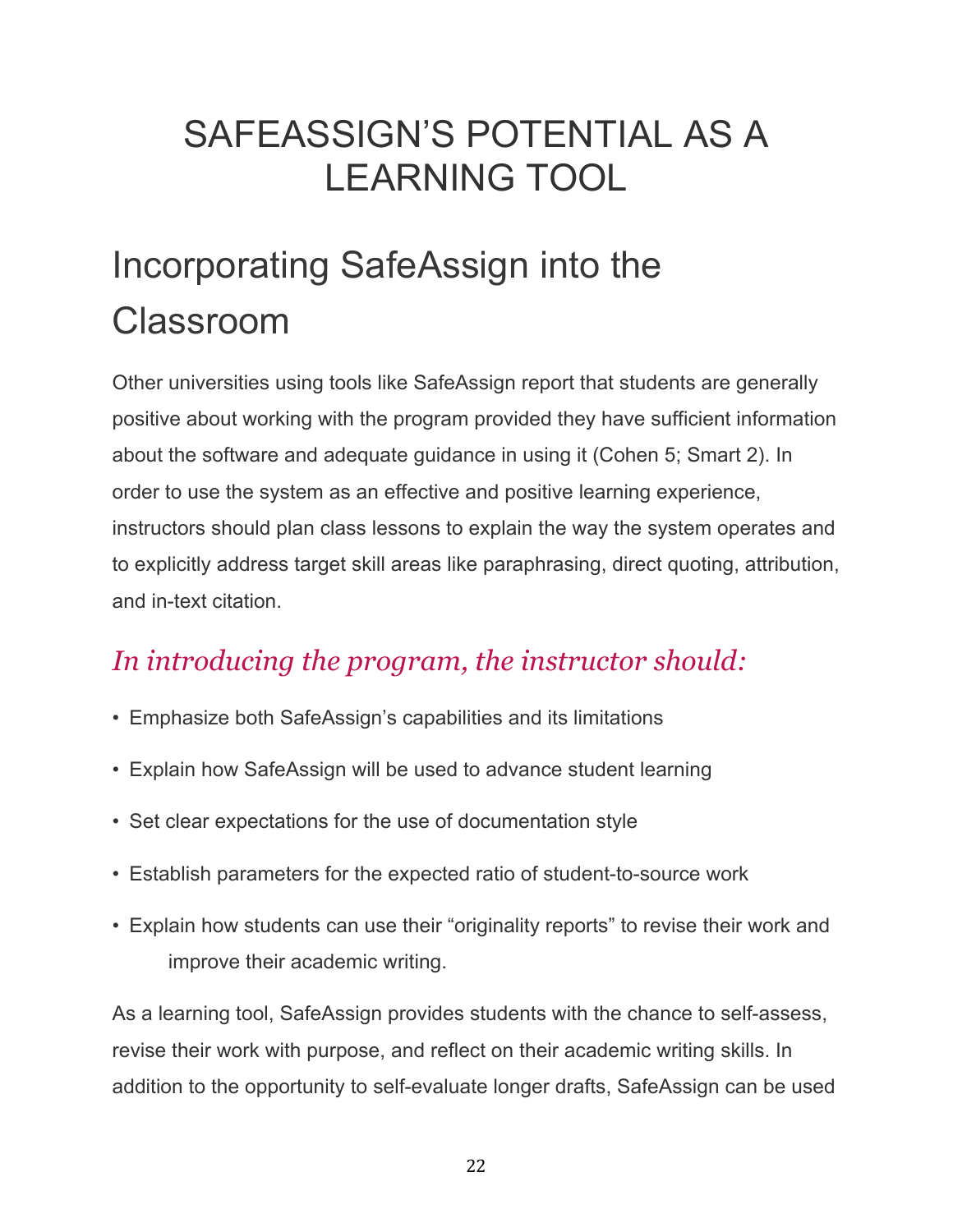effectively with smaller process-based assignments that aim at practicing appropriate documentation and striking the right balance between the student's writing and outside source material.

## Teaching SafeAssign and Using SafeAssign to Teach

As instructors, we should capitalize on SafeAssign's detection features for learning purposes rather than purely evaluative ones. While SafeAssign is useful for longer papers, either in draft or final form, it can also be used with smaller, more localized assignments that help students with some of the more complicated aspects of academic writing.

Because different disciplines have different preferences for using outside sources, students benefit from explicit discussions of the instructor's expectations in this regard. For example, disciplines in the humanities privilege direct quoting and synthesizing authors and quotations in such a way as to set up a conversation. Thus, papers written for these classes would likely have a higher matching score on a SafeAssign report. On the other hand, classes in the social sciences prefer a more streamlined approach and favor the use of paraphrasing over direct quoting, which would result in a lower matching score. The lowest score of all would undoubtedly result from papers written for courses in the natural sciences where direct quoting is discouraged and paraphrasing is the standard. Making these differences explicit to students is important. Instructors should take the time in class to examine the reasons for these differences and share models that illustrate the desired features. Further, providing students with opportunities to practice the preferred style of the discipline before they must manage longer and more formal writing assignments can go a long way toward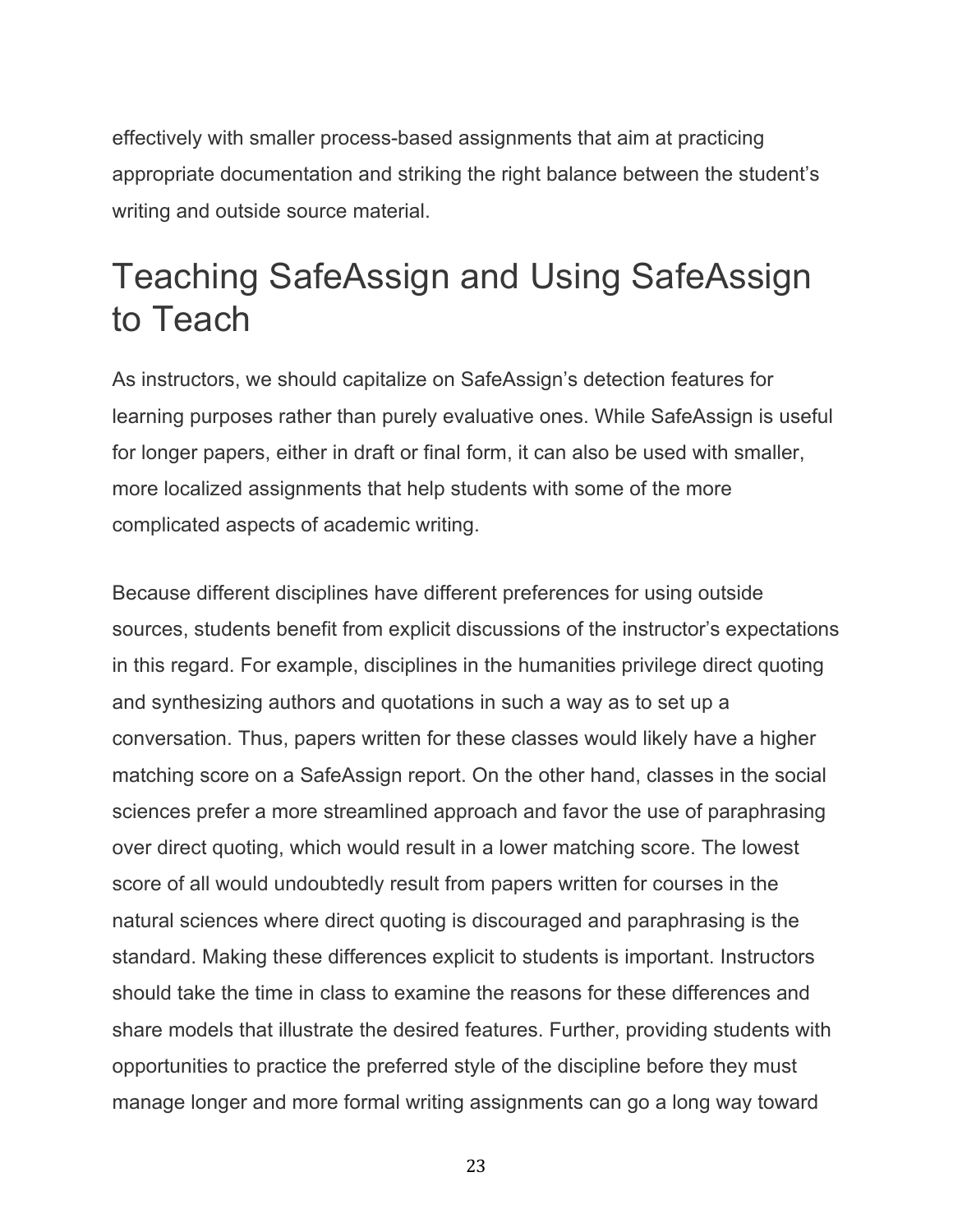building confidence in students and lowering the likelihood of both intentional and unintentional forms of plagiarism.

### References:

Cohen, Judy. "Using Turnitin as a Formative Writing Tool." CETL Research Symposium Report: Liverpool Hope University, 2007. 05 Dec. 2008.

Smart, Tricia. "Utilising Turnitin Formatively to Enhance Academic Writing Skills." Case Study from University of Bedfordshire.Learning Technologies. 05 Dec. 2008.

## Using SafeAssign to Teach Paraphrasing

Appropriate paraphrasing is one of the biggest challenges for students learning how to write with sources. In fact, because paraphrasing is difficult, it frequently leads to issues of inadvertent plagiarism. Many students think that paraphrasing involves simply changing a few words here and there – what we might call patchwork writing – but proper paraphrasing involves more than that. Appropriate paraphrasing means expressing the ideas independently from the original in tone, style and sentence structure. Many students also believe that if they paraphrase, they do not need to include reference to authors or page numbers, but, as we know, paraphrasing demands the same level of in-text citation that word-for-word quoting does. By capitalizing on SafeAssign's capacity for detecting matching text, instructors can create assignments that help students develop stronger paraphrasing skills.

#### *Short Assignment: Paraphrasing Exercise*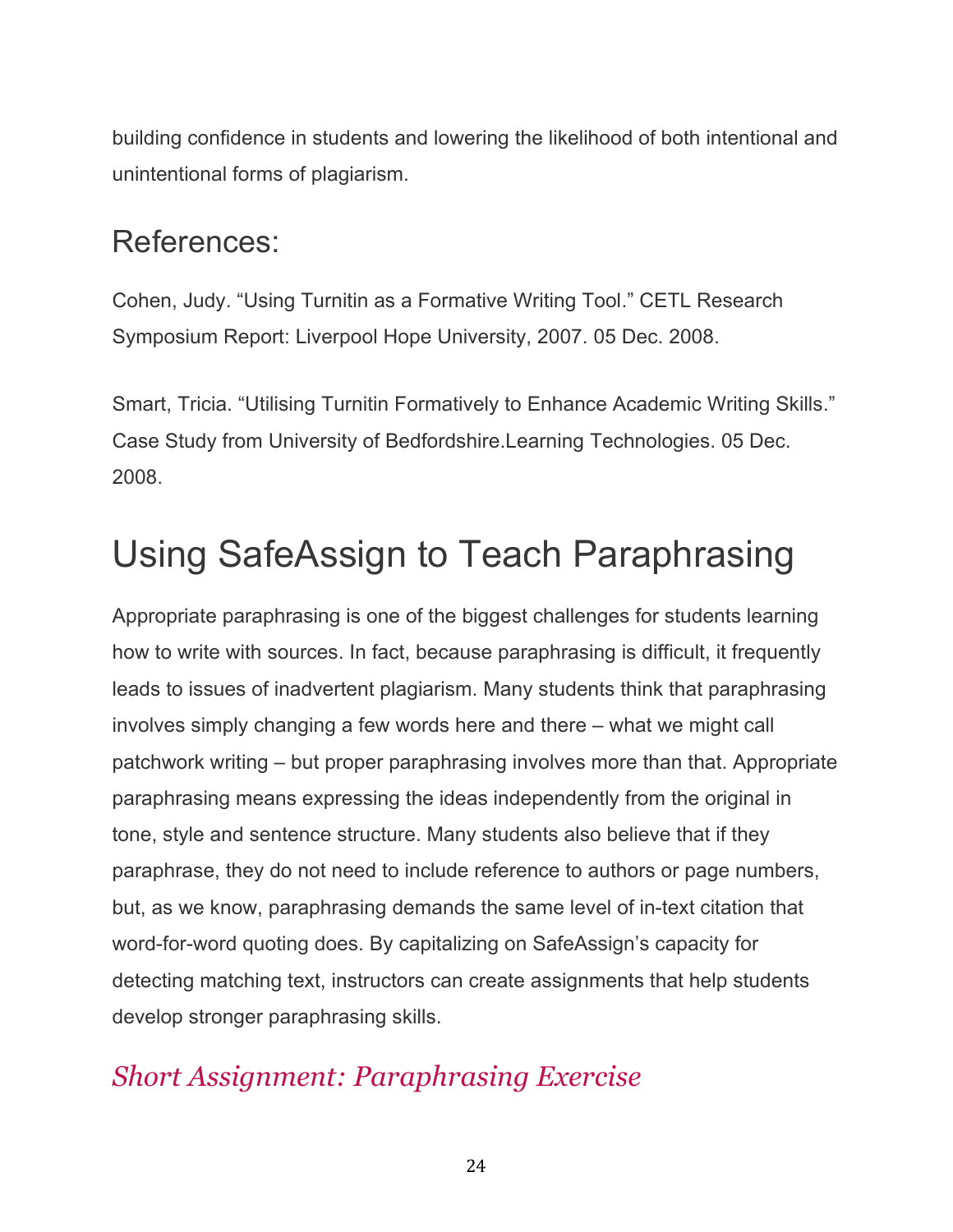In order to help students meet the challenge of effective paraphrasing, provide them with several brief excerpts of text that will be easily detected in original form from the SafeAssign's library of databases. Ask students to paraphrase each of the brief excerpts, including appropriate author attribution and in-text citation. Have students submit the paraphrased excerpts to a Blackboard SafeAssignment that you have created for this purpose. Evaluate students based on how well they have managed to avoid SafeAssign "detection." A properly paraphrased excerpt should be able to fly under the SafeAssign radar. At the same time, however, it is important to emphasize the need for attribution and citation regardless of how well the excerpt is paraphrased.

#### *Longer Assignment: Summary or Abstract*

As a more challenging assignment, have students practice effective paraphrasing with a summary of a longer document. Provide students with an article that will be detected through the SafeAssign library of databases. Ask students to read the article and write a summary that presents the main ideas of the text and includes appropriate author attribution and in-text citation. Have students submit the summary to a Blackboard SafeAssignment that you have created for this purpose. As above, a properly paraphrased summary or abstract should not be identified as a "suspected source" on a SafeAssign originality report.

# Using SafeAssign to Teach Direct Quoting

Direct word-for-word quoting is not complicated for students generally, but writing with style and with sophistication when quoting is another matter. Students with little experience writing from sources frequently rely too heavily on block quotes that are too long. These long quotations often contain extraneous material that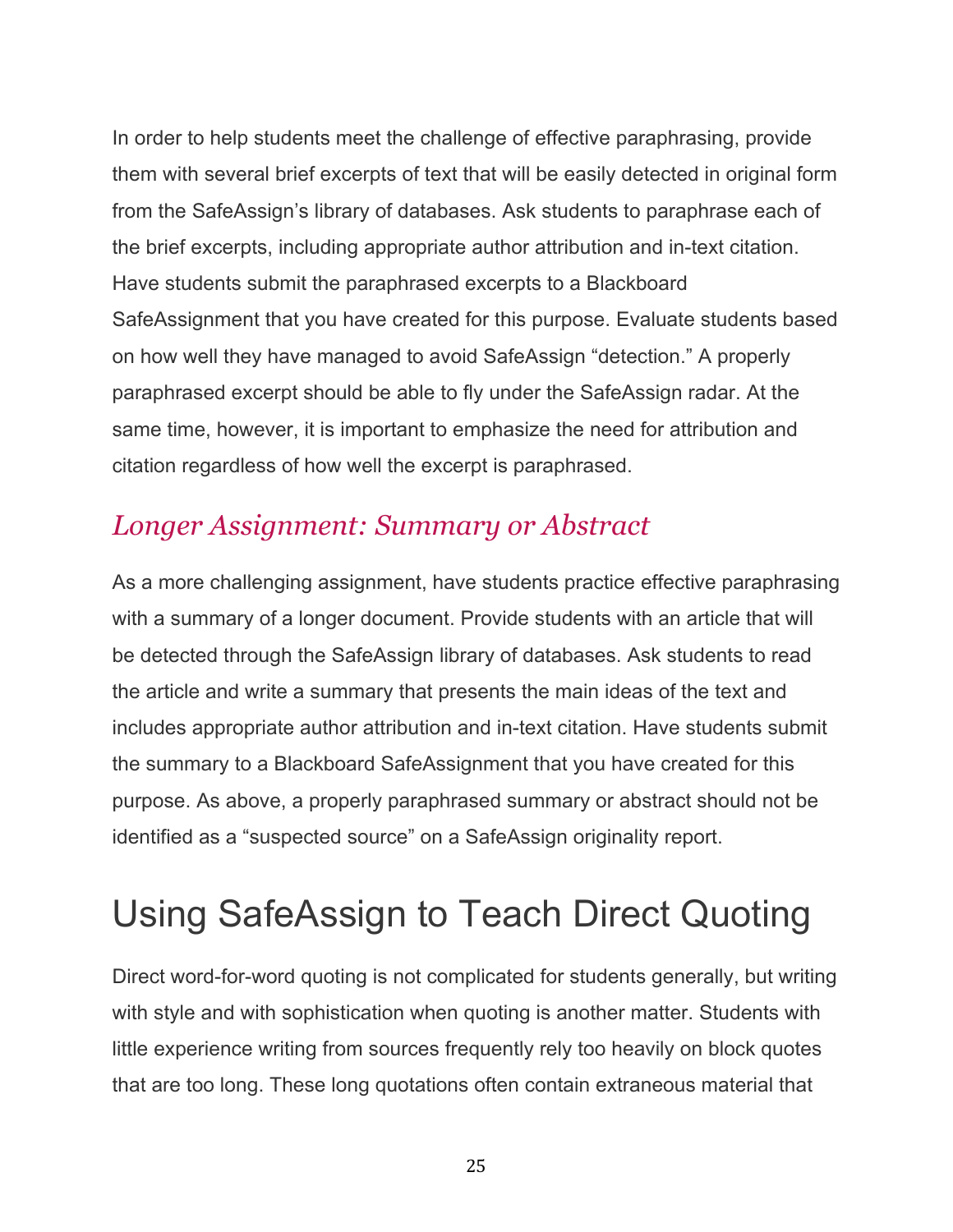obscures the overall point the student is trying to make by referencing the quote. Students who rely too heavily on long block quotes lack the ability to manipulate source material to meet their own writing and thinking needs. The SafeAssign report can offer an interesting visual representation for students to see how heavily they are relying on block quotes and how successful they are at weaving quoted material into their own text with style and sophistication.

#### *Assignment: Summary or Abstract with Quotes*

Students can be asked to write a summary or abstract of one or more articles in the SafeAssign database using both paraphrase and direct quoting. Explain to students the methods for modifying quoted material to omit unnecessary details (with ellipsis) or to make the quotation fit more smoothly into the student's base text (with brackets). Challenge students to write in such a way as to integrate and weave all quoted material into their own text, using appropriate author attribution and in-text citation as well. Because the SafeAssign report will highlight directly quoted material, the student will be able to easily evaluate how well she has managed to weave source work into her base writing.

# Using SafeAssign to Teach Student-to-Source Ratio

A characteristic weakness of student work is overreliance on quoted material. In the worst of these cases, the paper is little more than a patchwork of quotations strung together. The SafeAssign report can help students determine the ratio between their own writing and thinking and the writing and thinking they have used from other sources. Students can be asked to submit drafts of their papers to SafeAssign to check not only for proper documentation, but also to determine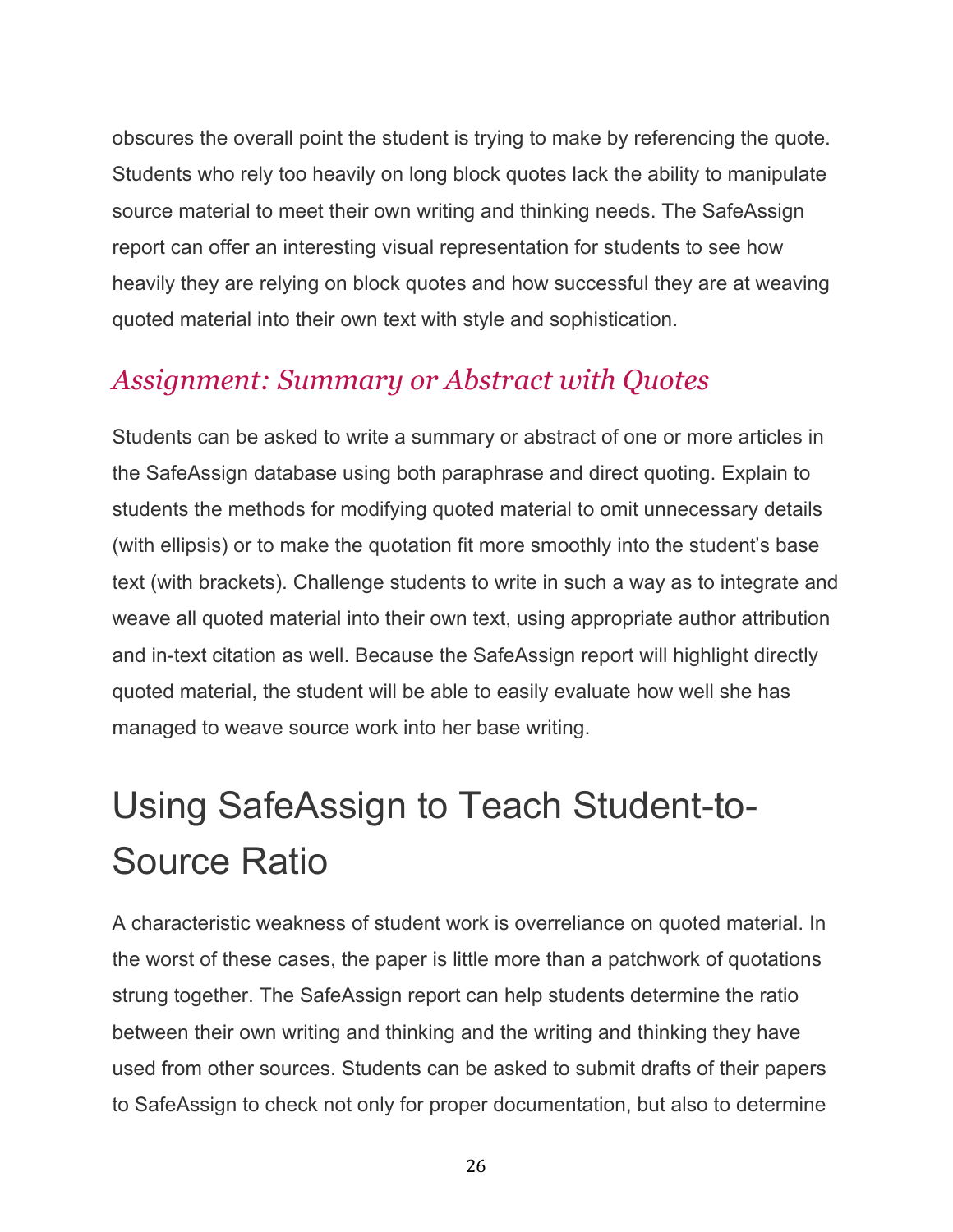whether they are striking the right balance between themselves and their sources. Instructors should establish in advance a target score range – say 25 to 35 % – depending on the ratio of student-to-source appropriate for the assignment. Have students submit their papers in draft form to the SafeAssignment created for this purpose on Blackboard. Students should then review their reports, revise their drafts as necessary, and turn in copies of the original, the revision, and perhaps a brief response to the assignment.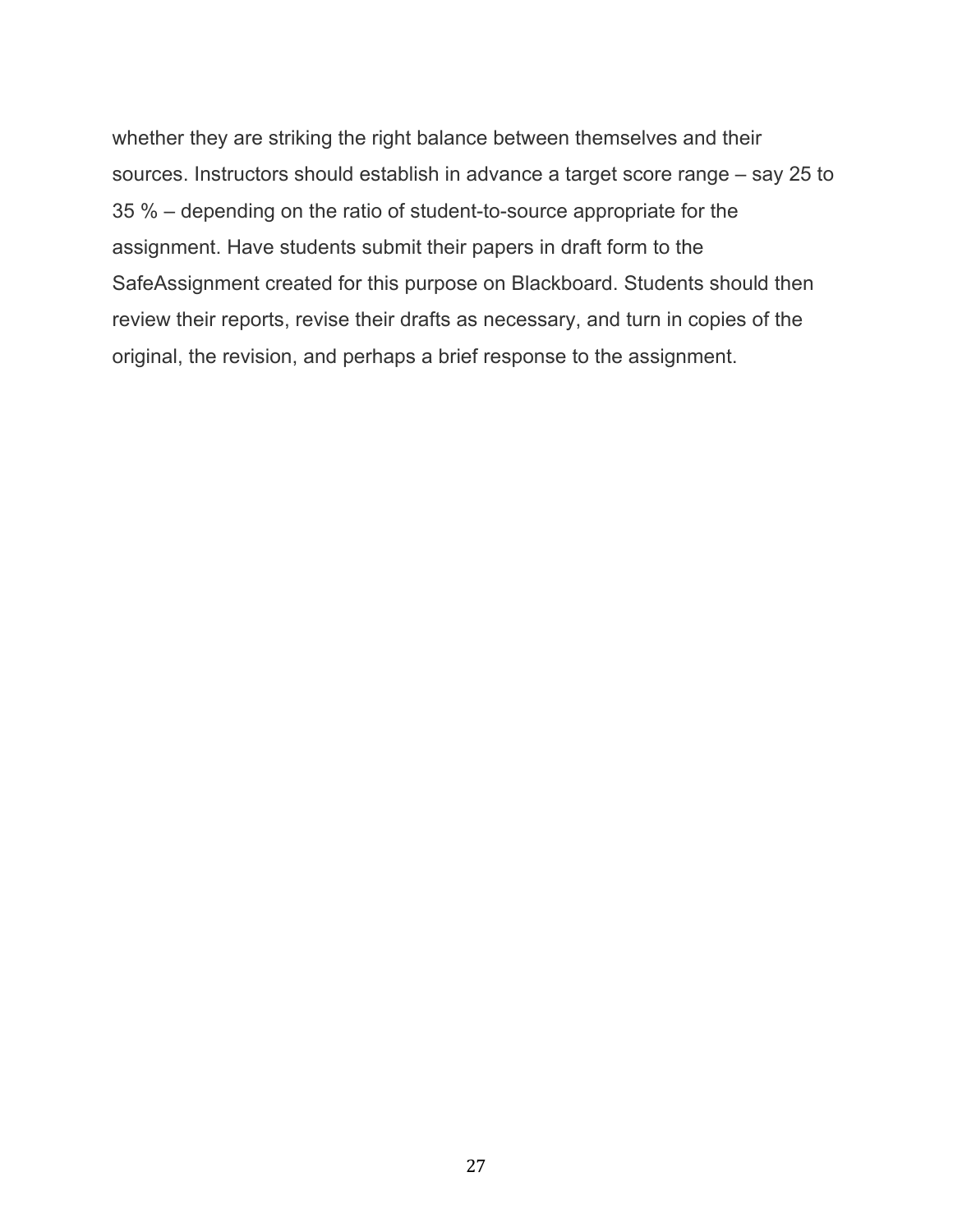# A CLOSER LOOK AT PLAGIARISM

## SafeAssign: Policing v Prevention

The meteoric rise of electronic environments has brought the more or less timeless issue of plagiarism to the fore of the academic community. While there is no way to really know whether plagiarism today is any worse than it has been in the past, in recent years educators have expressed increasing concern about issues of academic integrity in student populations. Research into the plagiarism issue bears out our general concerns. In 2005, Donald McCabe published the results of a study about the academic integrity of college students. In this study, he found that "one quarter to one half of undergraduates and as many as one quarter of graduate students" reported having engaged in "unauthorized collaboration, paraphrasing or copying a few phrases or sentences from either a written or web source ('cut and paste' plagiarism) and fabricating or falsifying a bibliography" (5). McCabe further notes that "16% of all undergraduate respondents and 8% of responding graduate students" reported "turning in work copied from another, copying large sections of text from written sources, turning in work done by another and downloading or otherwise obtaining a paper from a term paper mill or website" (5). Thanks to this and similar studies, educators have given renewed attention to issues of academic honesty, intellectual property, and plagiarism.

In some ways, this heightened awareness of plagiarism has been beneficial. It has encouraged many of us to focus more of our attention on teaching students to use research wisely and well, to incorporate these discussions into our classes at all levels and in all disciplines, and to consider more deeply why students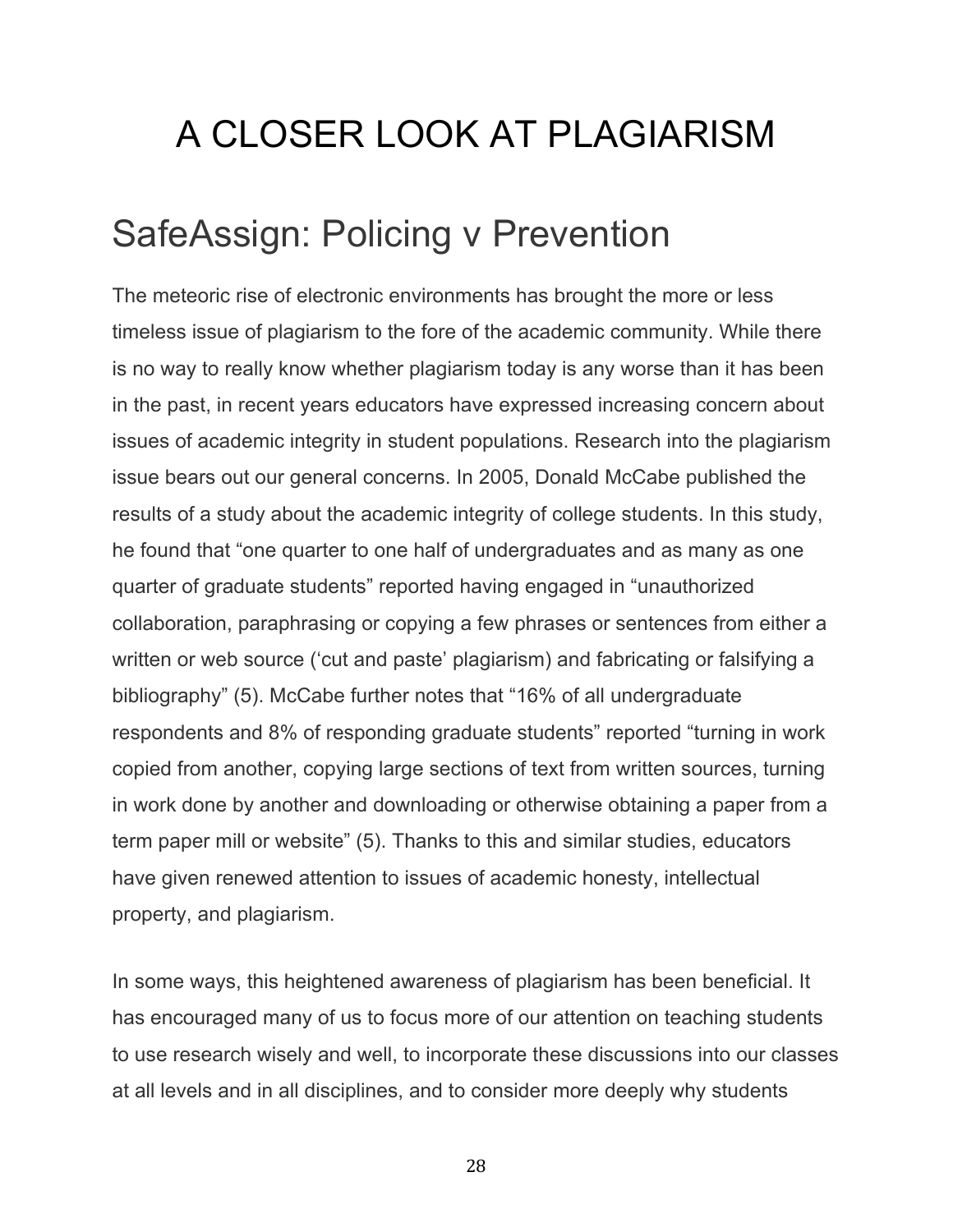plagiarize and how we might prevent that. At the same time, however, the increased focus on plagiarism has developed into an unfortunate trend: as educators and evaluators of student writing, we are cast as the policers of plagiarism rather than the preventers. This construction is unfortunate, as it pits educators against students, fosters an "us versus them" mentality, and places us in a "policing" role that is not commensurate with effective teaching.

As faculty more interested in teaching our students to avoid plagiarism than in catching them in the act, we must be careful not take a reactive approach. However, plagiarism detection tools like SafeAssign can be used reactively. In SafeAssign, for example, instructors can submit student papers privately in order to "catch" plagiarized papers. In fact, the "personality" of SafeAssign, both in its language and its reporting process, constructs student writers as assumptive perpetrators and instructors as the plagiarism police.

Though the personality of the tool is unfortunate, SafeAssign can nevertheless be used in positive ways that give students agency and ownership over their writing and their SafeAssign reports. For example, in addition to the feature that allows instructors to generate reports privately, SafeAssign also has a more open and dialogic function that allows students to submit papers in draft form and view their own reports before turning in final products, allowing them to screen their work as they draft. Using the Safe Assign tool in this way allows us to act before students get into trouble with their work, not after.

As we all know, some students do intentionally plagiarize, but most students are not out to cheat. Students plagiarize for all kinds of different reasons, many of which are rooted more in emotional distress or lack of knowledge than in trickery or subterfuge. Of course, some students who plagiarize are flat-out cheaters, but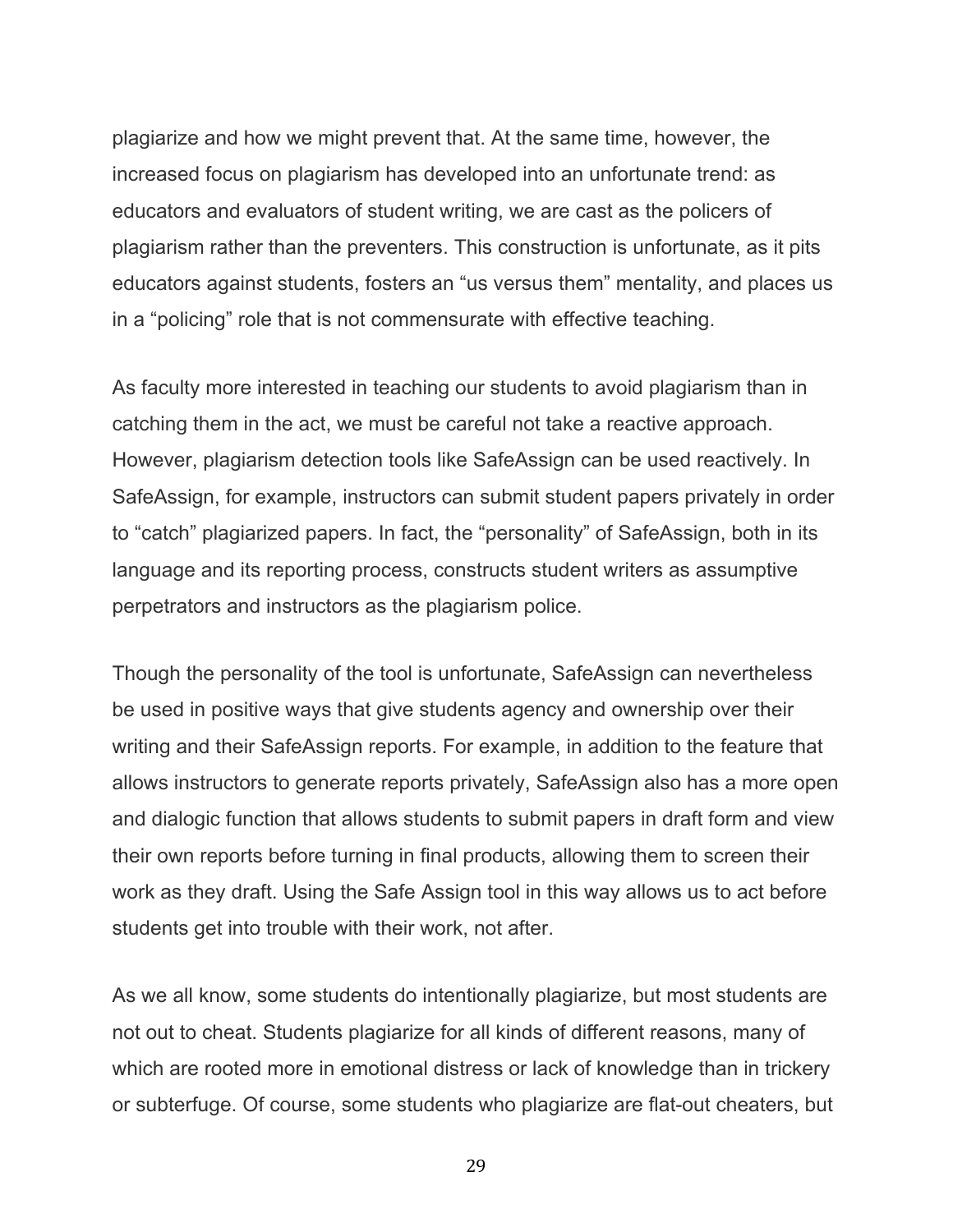many more are decent students who may legitimately not understand how to work with sources or have, for one reason or another, simply become overwhelmed by the writing task and have therefore made poor decisions. Thus, rather than making it our goal to ferret out and punish plagiarizers after the fact, we should instead work toward understanding why plagiarism happens in the first place, taking steps toward creating lessons and writing assignments that address issues of academic integrity head on and positively.

For example, instructors might help prevent plagiarism by discussing citation in the context of its goal as scholarly conversation and academic genealogy rather than as simply a tedious exercise for avoiding plagiarism. Most students do not understand the real, scholarly purpose of citation; instead of seeing it as a tool for fellow researchers, they see it only as a way to avoid plagiarism. By elevating the discussion about citation beyond the mere mechanical level, we provide opportunities for students to better understand why they should be so concerned about properly documenting their work in the first place.

## *References:*

McCabe, Donald L. "Cheating among college and university students: A North American perspective." *International Journal for Educational Integrity* 1.1 (2005).

# SafeAssign: Intentional v Unintentional Plagiarism

As we all know, issues with academic integrity and plagiarism are amplified and complicated by research and writing in today's electronic environments. The ease of internet information retrieval and the temptations of select, cut, and paste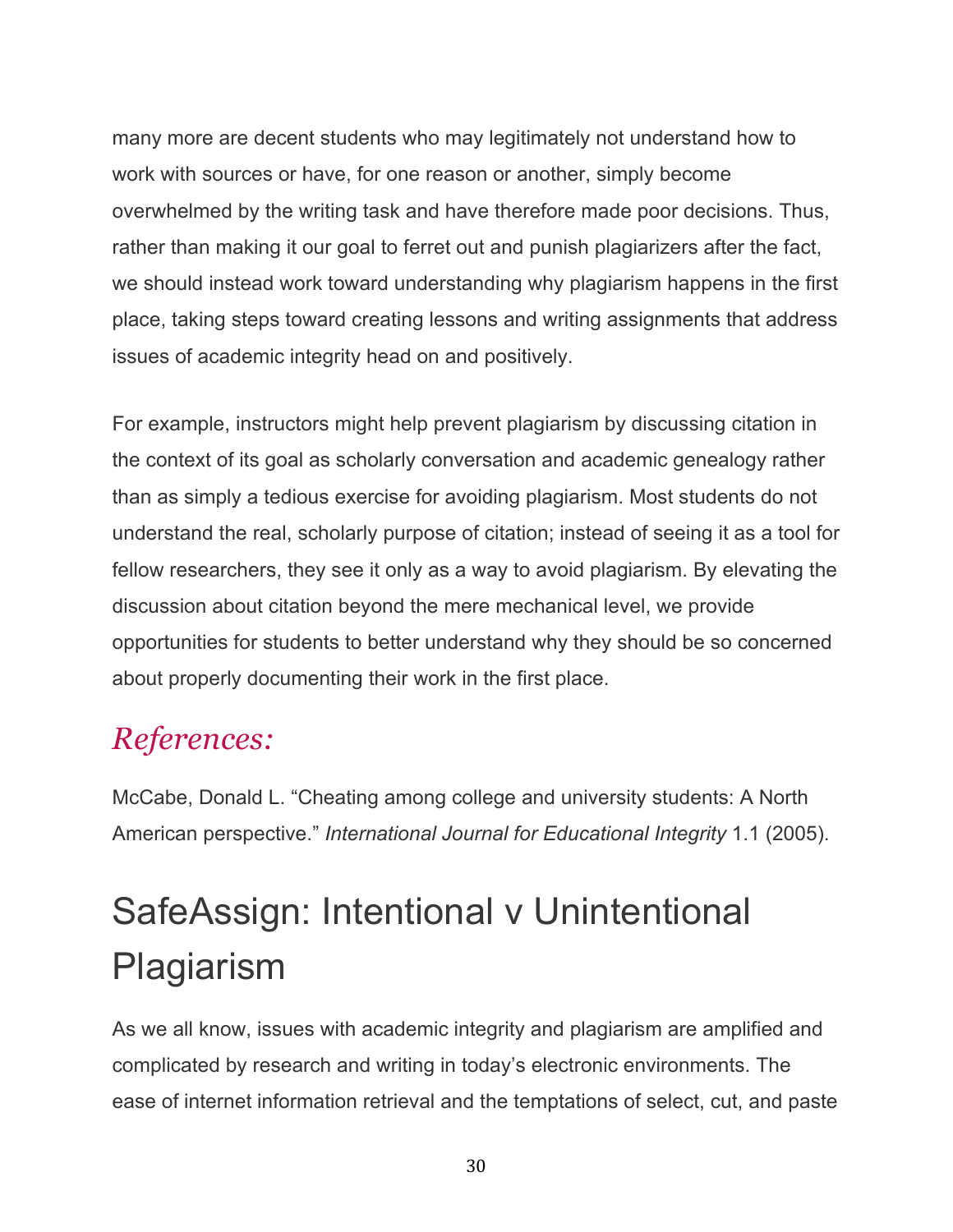word processing features create rich opportunities for student writers to use sources inappropriately in large and small ways. Other people's words and ideas might end up in some students' texts without documentation at the phrase, line, or paragraph level. Still other students are more deliberate and bold, copying large portions of successive text or duplicating whole papers. Most of us are aware of the range of offenses that fall under the heading of plagiarism and punish students according to the severity of the offense. We would not, for example, punish a student who had noted a quotation but omitted its attribution in the same way that we would react to a student who had turned in a paper purchased from an Internet "paper mill" – yet both of these offenses constitute plagiarism and are treated as such by programs like SafeAssign.

Because plagiarism constitutes such a wide continuum, we must judge it in terms of student intentionality and the degree of the abuse. As instructors, this asks us to consider how we might effectively discuss all types of plagiarism with our students and provide strategies for helping them avoid situations that might lead to plagiaristic acts. We might, for example, incorporate discussions into our classes about both unintentional acts of plagiarism – what we might call "good faith plagiarism" – and the intentional acts of plagiarism that are unquestionably cheating and even theft.

Most students "get" intentional plagiarism. We would be hard-pressed to find a student who couldn't recognize that purchasing a paper online or turning in a paper his friend wrote for another class is plagiarism. Another common example of intentional plagiarism is what professors Andrew Wright and Ghanashyam Sharma call the "potluck paper," a paper that consists largely of a collection of quotations, summaries, or paraphrases that may or may not be properly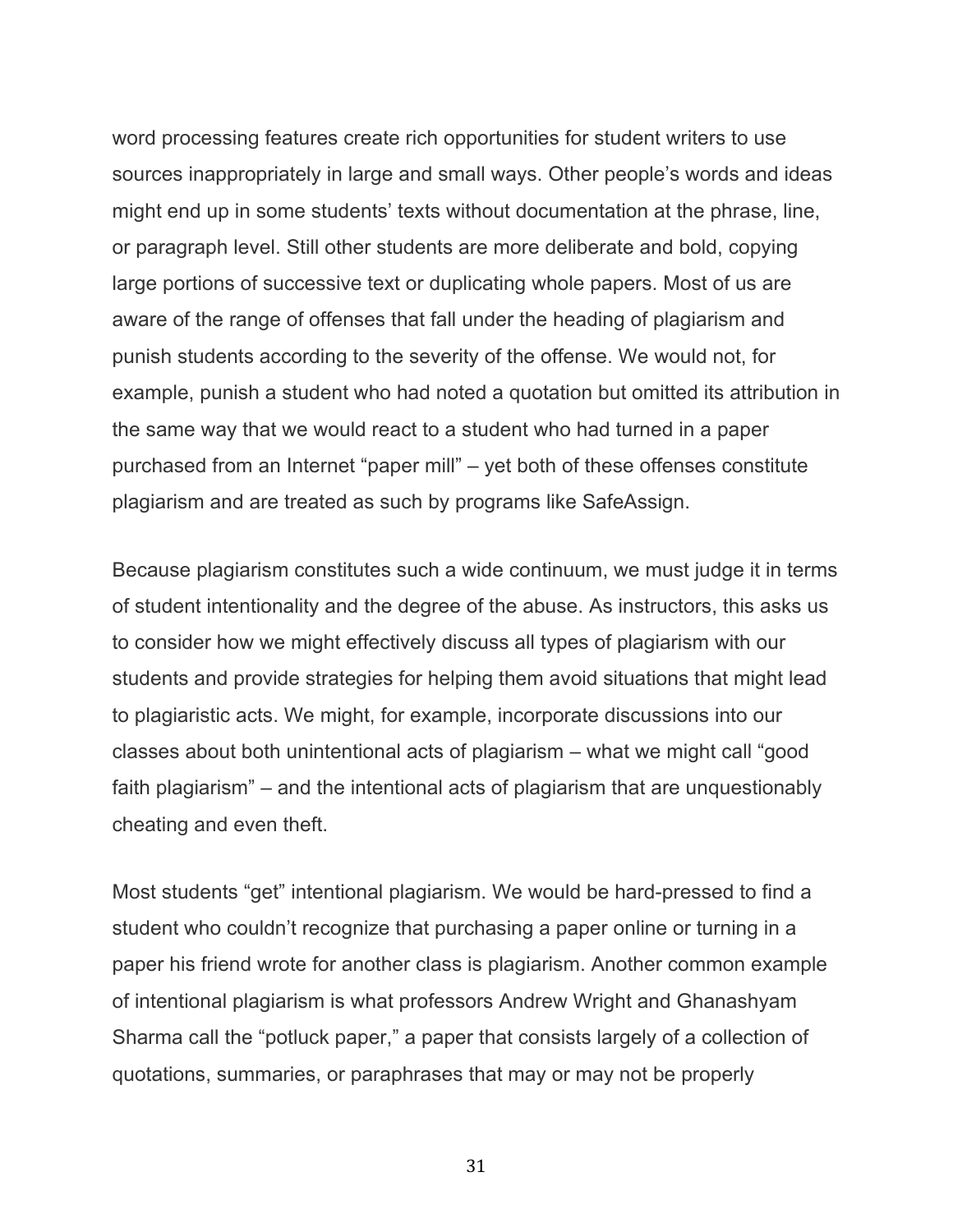attributed. These instances are clearly plagiarizing. Whether or not the writer considers his act dishonest, in each of them, the author has deliberately presented someone else's ideas as his own.

Less intentional acts of plagiarism, however, are often harder for students to grasp and thus need more of our class time and attention. These instances of plagiarism might include small, inadvertent mistakes: incorrect or omitted citations, inadequate paraphrasing, mixing up two sources, incorrectly assuming that something is common knowledge, and so forth. These types of mistakes are fairly easy for faculty to recognize and can, with guidance, be easy for students to rectify and avoid.

There are also more global instances of unintentional plagiarism, such as when a student leans too heavily on another writer's thinking or mimics the organization of another piece of writing. Sometimes the student has not cited the original work, thinking that, because he has not quoted from it, no citation is necessary; at other times, the student has cited the work but is unaware that such heavy borrowing constitutes plagiarism whether or not it is cited. Though instances like these often appear to us as deliberate plagiarism, they are often not intended as such. In fact, many students in such cases are not aware that they have plagiarized. These students have a superficial understanding of plagiarism, considering it only "stealing another person's words." Faced with an accusation of plagiarism, they are bemused and frequently say things like "but it's on my bibliography page" or "What am I supposed to do? Put a citation after every line?" This missing attribution and citation speaks less about academic dishonesty and more about these students' inability to see that the material they gathered has a connection to real people who deserve credit for their work. For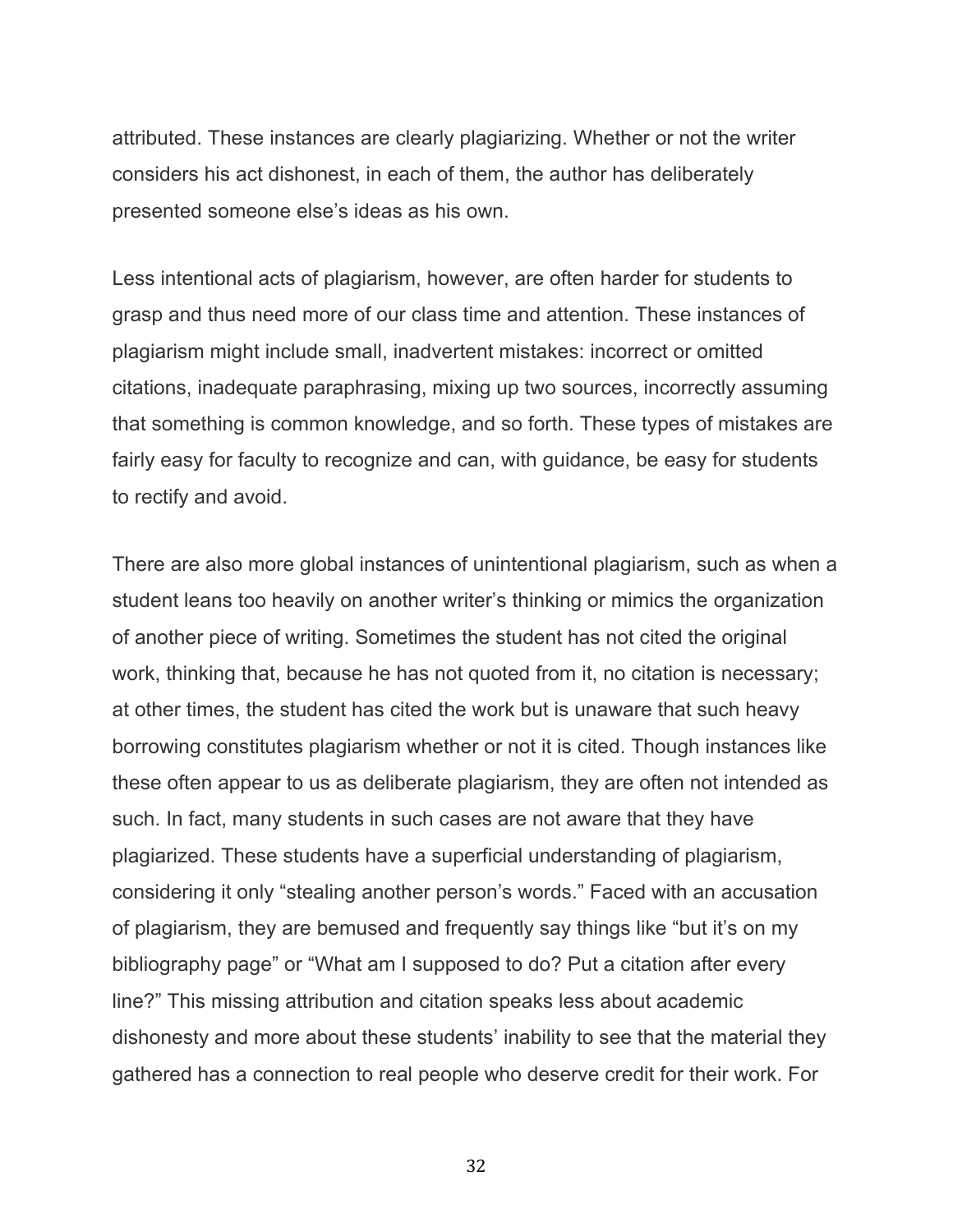these students, the world of knowledge is often disconnected from the world of people. In their minds, knowledge has no human agency, it just is. This general disconnect is enhanced by the impersonal nature of electronic environments and new knowledge compendiums like Wikipedia that are collectively created. Such environments challenge and complicate our traditional notions of intellectual property. In many ways, our documentation process and the way we think about intellectual property has not kept pace with the changes in the knowledgecreating and knowledge-consuming landscape.

It is helpful, then, to think about how complicated notions of documentation can be for students. By distinguishing between intentional and unintentional plagiarism and being sensitive to many students' genuine misunderstanding about how and why to document, we also avoid lumping honest students together with cheaters and unfairly criminalizing students in ways that can be damaging both to their learning and writing processes.

### *References:*

Wright, Andrew and Ghanashyam Sharma. "SafeAssign & Plagiarism Prevention." University of Louisville Delphi Center for Teaching and Learning. PowerPoint. 2007. 2 December 2008.

## SafeAssign: Culture, A Complicating Factor

The culture and ethnicity of a student may also contribute to the occurrence of unintentional plagiarism. The writing of international students and other English language learners sometimes includes instances that appear to us as deliberate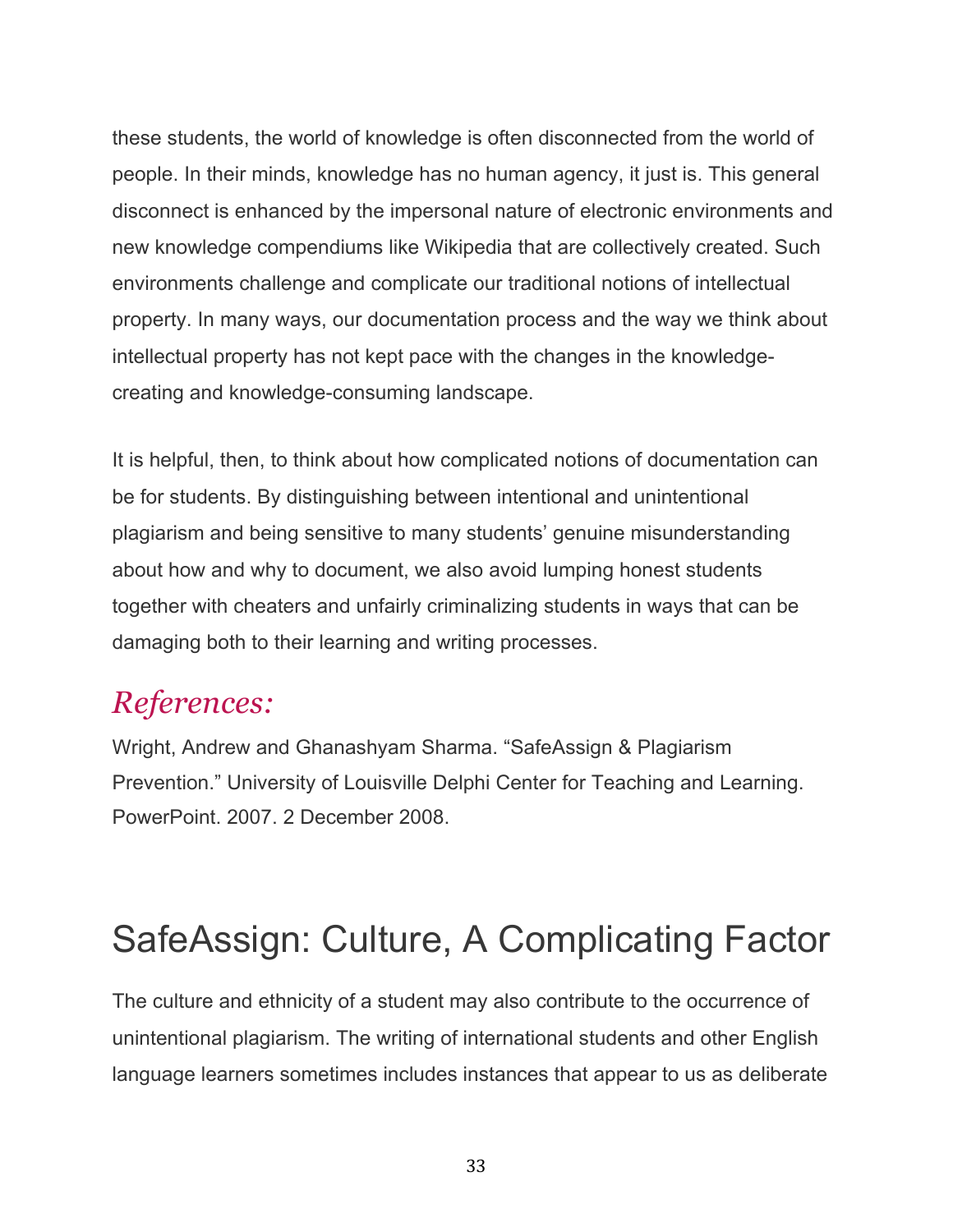plagiarism but are not intended as such. As we teach students ways to prevent plagiarism, we should also keep in mind that notions of ownership and intellectual property vary from culture to culture. Western culture is particularly concerned with giving "credit where credit is due," much more so, in fact, than many other cultures. In his book The Clash of Civilization and the Remaking of World Order, Samuel P. Huntington makes the distinction between the Western privilege of "individualism" and other cultures' "collective" approach to intellectual property. "Again and again," he writes, "both Westerners and non-Westerners point to individualism as the central distinguishing mark of the West" (72). This emphasis on the individual manifests itself in American writing and documentation processes as well as in our more material cultural practices.

Though American academic culture privileges the individual as the "owner" of writing at the level of both idea and expression, other cultures have different perspectives on the notion of intellectual property. In many cultures, the "collective wisdom" prevails and taking "individual credit" for something can be seen as a negative. In his article "The Classroom and Wider Culture: Identity as a Key to Learning English Composition," educator and China native Fan Shen writes insightfully about these differences, remarking that he "found that learning to compose in English [was] not an isolated classroom activity, but a social and cultural experience . . . learning the rules of English composition [was], to a certain extent, learning the values of Anglo-American society" (460). As he learned to reschool himself as an American rather than a Chinese writer, Shen points out that the preeminent American intellectual value stood out as "the principle of protecting and promoting individuality" (460). In yet another example, students from Arab cultures that emphasize the memorization of religious or literary texts may quote widely and freely from such texts without understanding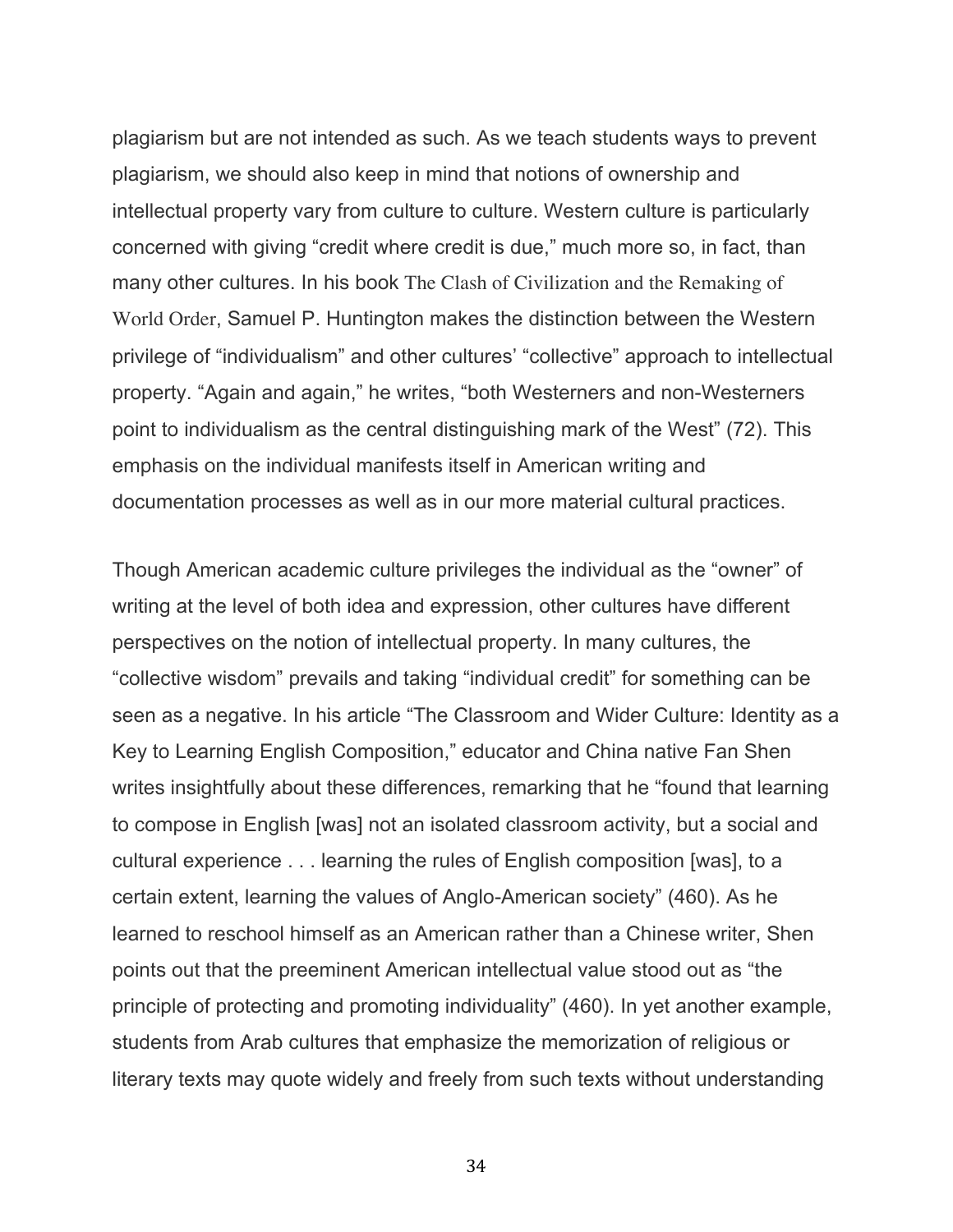that such quotations are not considered common knowledge or property in America. A further complication, of course, is the process of language acquisition itself. Because of their developing language abilities, English language learners may also find it difficult to paraphrase quotations appropriately and to identify instances when they have relied too heavily on source materials. Instead of simply labeling such instances plagiarism, instructors can use class discussions, comments on drafts, and tools like SafeAssign to educate students about the American conventions and help them develop the academic fluency they need to succeed in the university.

## *References:*

Huntington, Samuel P. *The Clash of Civilization and the Remaking of World Order.* New York: Touchstone, 1996.

Shen, Fen. " The Classroom and Wider Culture: Identity as a Key to Learning English Composition." *College Composition and Communication* 40.4 (1989)  $459 - 466.$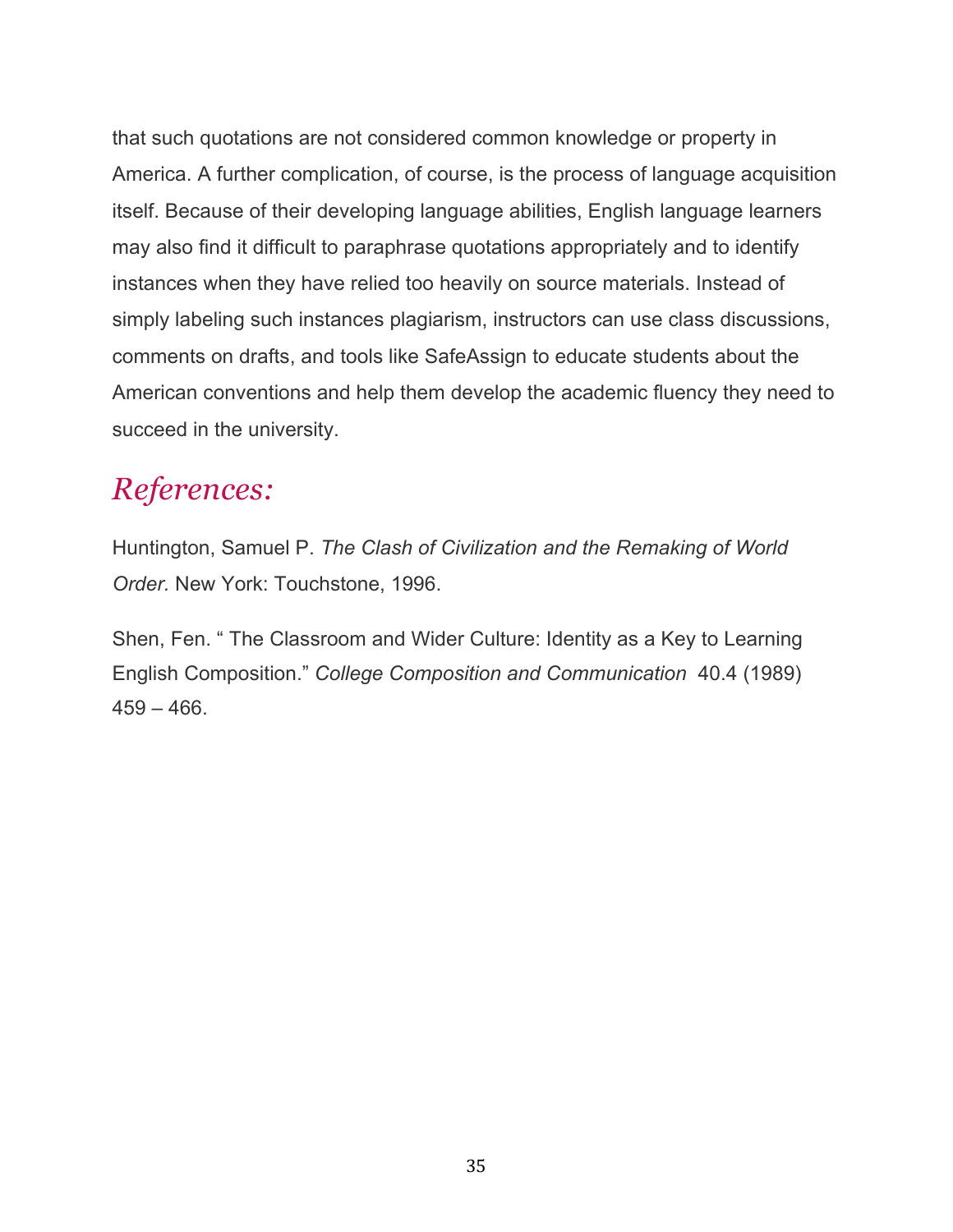# ASSIGNMENTS THAT DISCOURAGE PLAGIARISM

# SafeAssign: Characteristics of Effective **Assignments**

As instructors, one of the best ways that we can help prevent plagiarism is by designing writing assignments that do not lend themselves to liberal borrowing, idea stealing, or other acts of desperation. These situations are often borne out of a sense of futility on the student's part – no matter how hard she works, the student believes, she will be unable to meet the demands of the task. Good assignment design can help combat this sense of inadequacy. Because students are most successful with their writing when they feel confident in their ability to meet assignment goals, assignments should be designed to foster this sort of confidence. Writing assignments encourage confidence when students see them as immediately relevant to what they are learning in the course; indeed, rather than becoming "performances" or stumbling blocks, these assignments provide students with opportunities to showcase their learning. Such assignments include clear learning goals, specific contexts, and process-oriented writing tasks that challenge students in the right ways and at the appropriate level of skill. Though we do not need to address all of these things in every assignment, attending to some of the following attributes can help minimize opportunities for plagiarism.

*Closed:* A closed or contained assignment is one in which the instructor preselects the focus and source material. An instructor might develop several research questions and supply students with a bibliography of selected sources for each question. Students would be asked to study the sources, reach a conclusion, and use the sources provided to support that conclusion.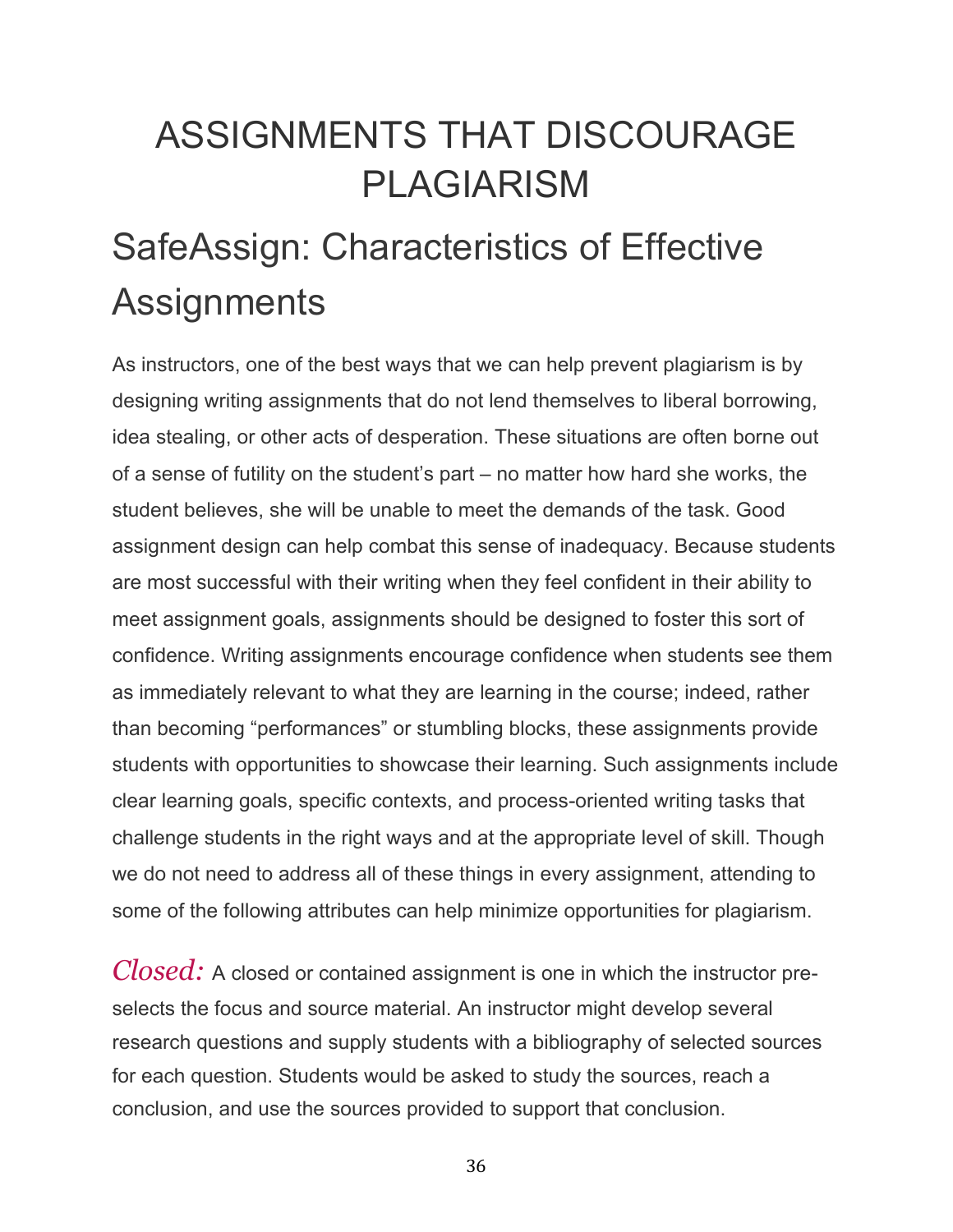*Specific:* Instructors can limit the possibility for recycling papers or stealing ideas by narrowing the scope of the topic and, if possible, specifically incorporating course concepts or discussions into the assignment. For example, rather than asking students to research a topic of their choice, an instructor might specify a topic and ask students to use the theory or theories of their choice for analysis. Alternately, an instructor might specify a primary theory or critical perspective used in the course and ask students to apply it to a topic of their choice.

*Current:* Assignments that deal with of-the-moment ideas, issues, events, or topics make it much more difficult for students to recycle a friend's paper or grab a paper from the internet. In addition to preventing plagiarism, assignments that deal with current topics help students understand the ongoing nature of scholarly research and see the learning potential of their assignment.

*Contextualized:* Assignments can be tailored to address particular problems and audiences to good effect. It is often helpful to invent problematic scenarios that students must use course concepts and additional research to effectively solve. If the student is writing to address a particular problem and context provided by the instructor, there is little chance that a generic paper will work to meet the assignment criteria.

*Process Oriented:* It can be useful to assign multiple drafts and/or multiple steps in the drafting process. Building in several stages of a writing project offers a variety of learning opportunities for students. Further, this process approach offers students the opportunity to identify and resolve unintentional plagiarism before it becomes a problem. Because these stages can help students learn how to legitimately and effectively engage with sources, it has the potential to both discourage plagiarism for the particular assignment and teach them how to avoid it in the long-term.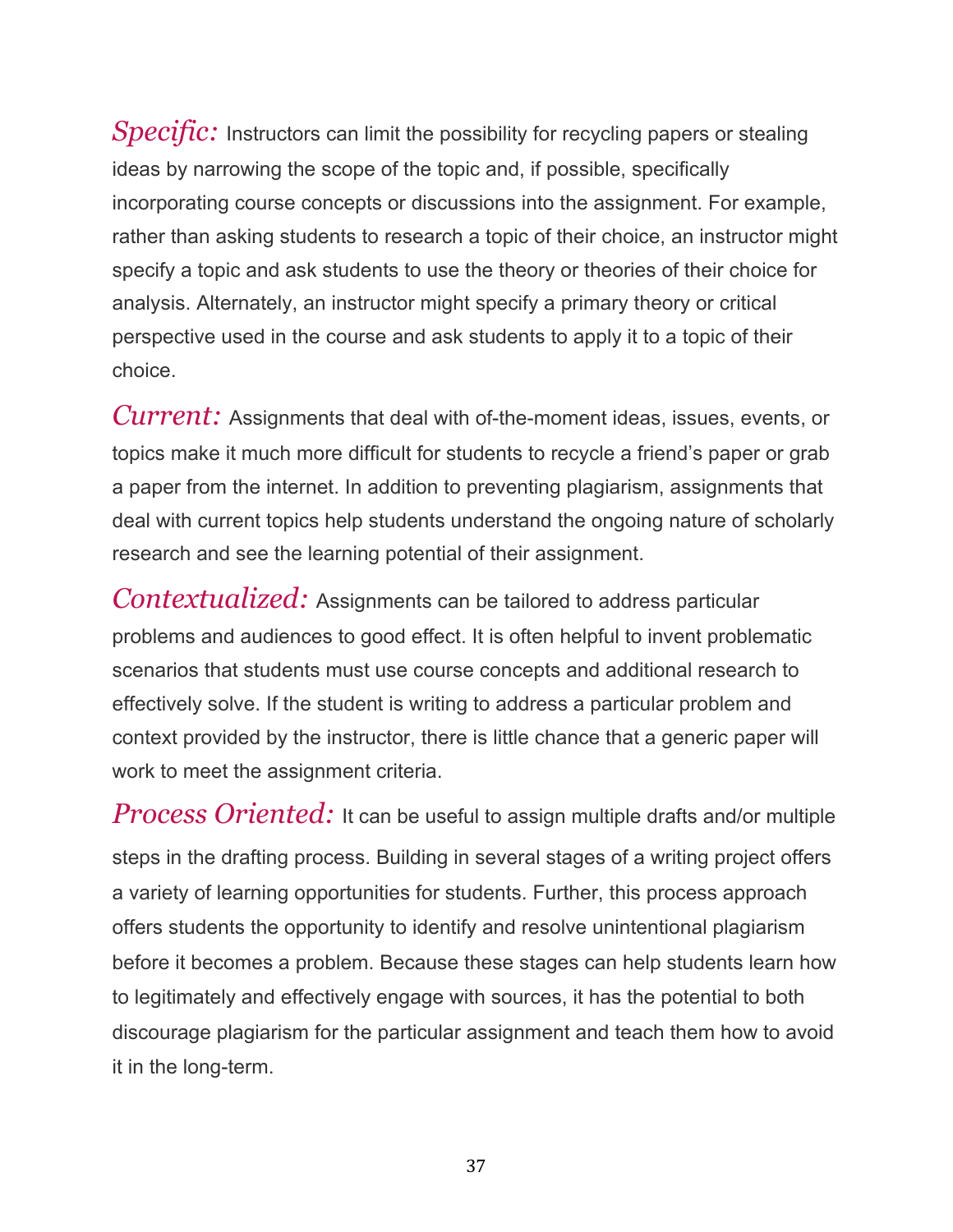## SafeAssign: Expose the Writing and Thinking Challenges

In order to design a good assignment, instructors need to consider not only the end goal of the paper product, but also the process, especially the thinking process, that students must undergo to see the assignment to fruition. However, many assignments are heavily weighted toward the final product and give little attention to what students must actually do in order to be successful. Consider, for example, this assignment:

*Write a 15-20 page research paper (typed, double-spaced, with 1-inch margins). Your paper should discuss in more depth a topic covered briefly in one of the chapters. Cite at least five sources, using APA documentation format. The paper is due the last day of class and is worth 30% of the course grade.*

As this example illustrates, many assignments describe what a final product will look like (in other words, what it is) rather than detailing how the student might go about managing the assignment and why she is being asked to do it in the first place. Of course, all writing assignments must have product goals, but they should also have clear process and learning goals. Thus, the most successful assignments are ones in which the instructor has attended to each of these things, assignments that reflect:

- The what: The product, explaining what the writing should "look like."
- The how: The process, explaining methods for achieving product goals.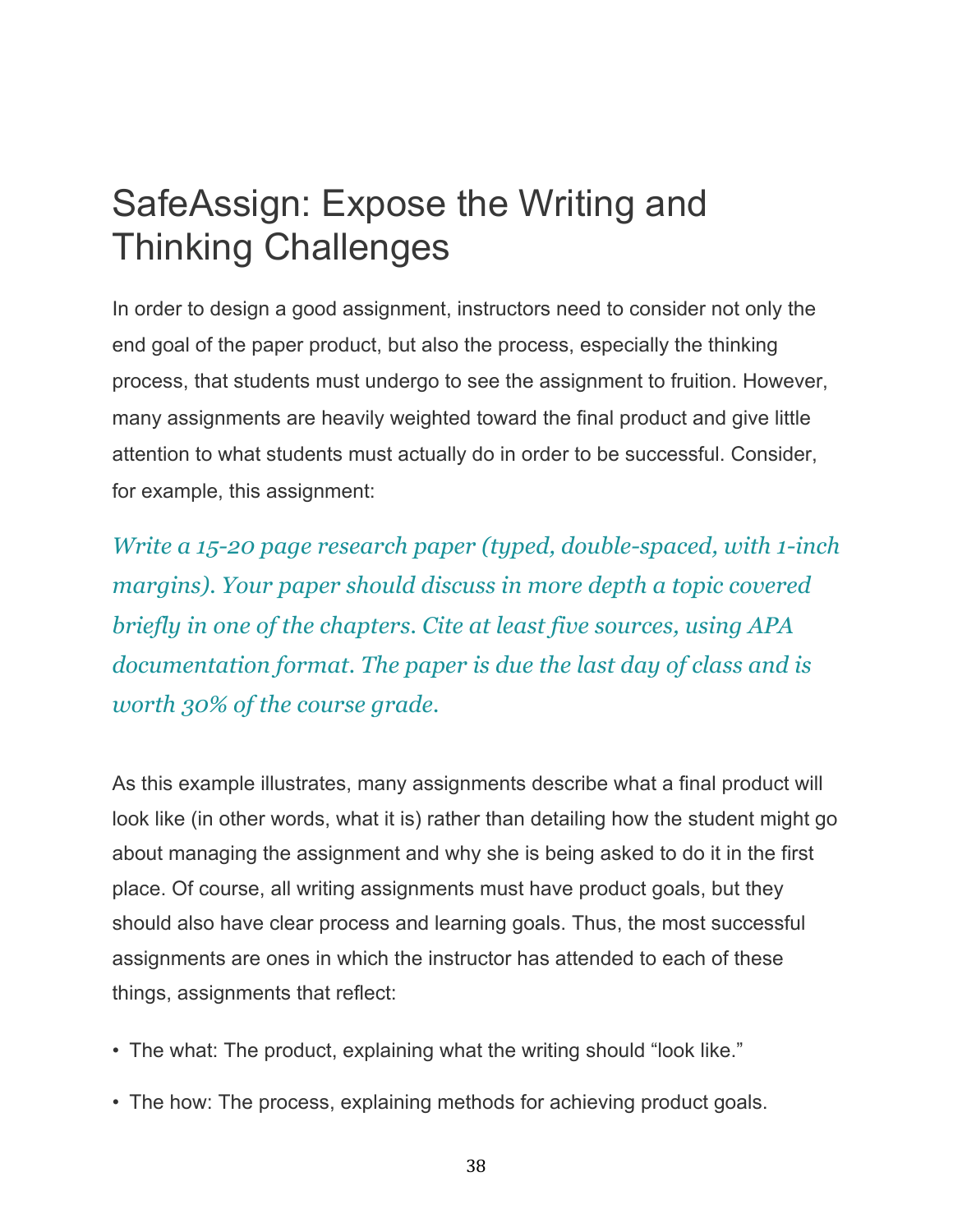• The why: The rationale, explaining how the assignment connects to particular learning goals for the course.

These categories can provide an overall assignment design template that can help translate instructor objectives for final products into student-friendly guidelines for accomplishing the task.

#### *The Problems with Open-Ended Assignments*

It takes time and forethought to develop a writing assignment that attends to the thinking and writing process of the student and clearly reflects the learning goals of the course as well. Weighed down by a host of competing demands, many instructors opt for broad and open-ended assignments that seem to allow students both range and flexibility.

For students, however, open-ended assignments, assignments that provide too many choices or too broad a topic, offer the most potential for both intentional and unintentional plagiarism. A student will have pretty good luck, for instance, finding a paper online (or parts of a paper) that satisfies the general requirements. Further, with a loosely-defined assignment, it becomes easier to throw together a collection of quotations and ideas (whether documented correctly or not) from other sources in the hopes of hitting the right mark.

Many professors favor the open-ended assignment because they want to give students a choice in topic and a chance to work on something meaningful to them. These are admirable goals, but the truth is that students generally don't know how to interpret "what the teacher wants" from overly open-ended assignments like the one in the preceding section. As writing specialist Mark Waldo discusses in Demythologizing Language Difference in the Academy, the open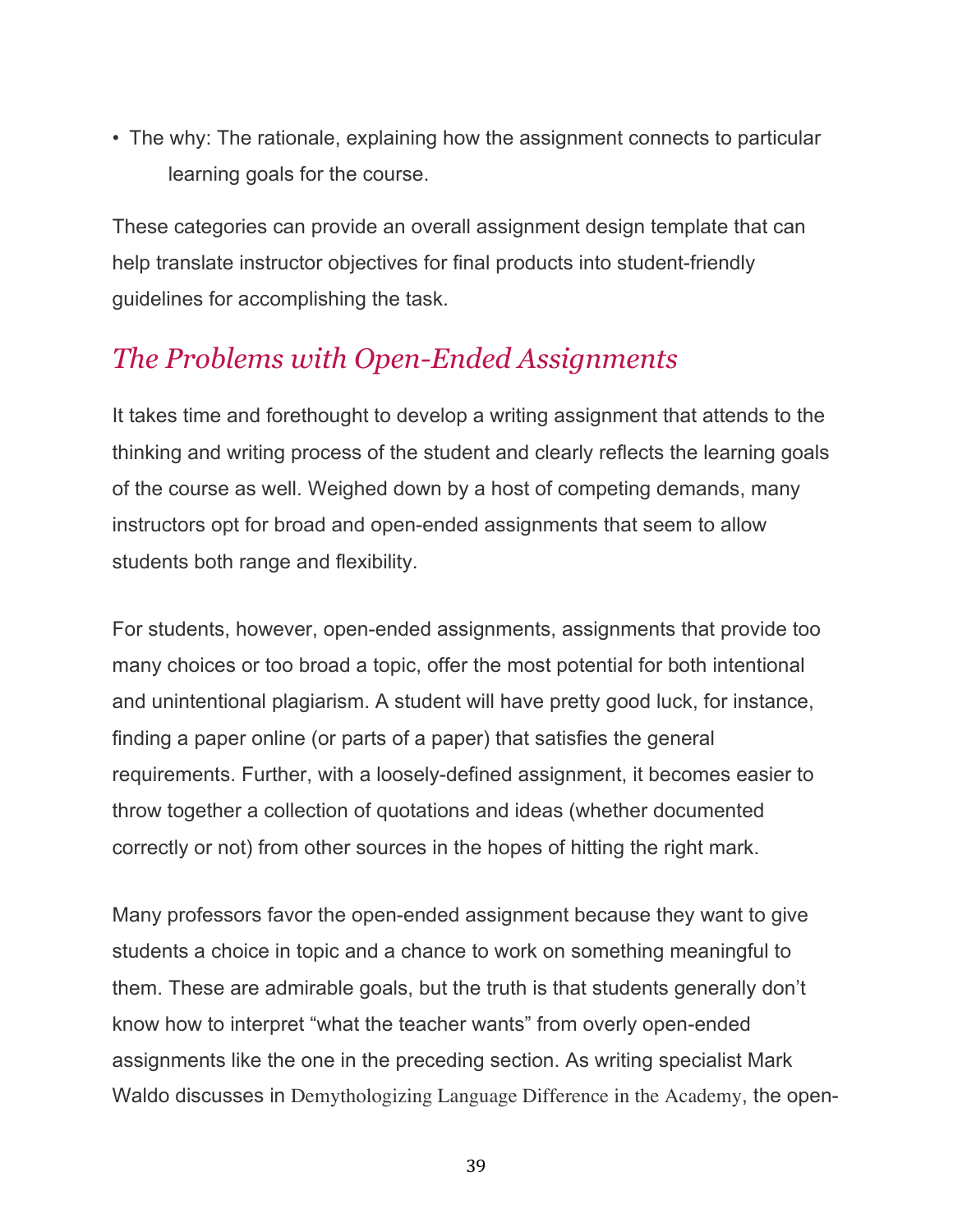ended assignment leaves students with too many questions about what approach to take with the paper. As he notes:

*When students do not know what the instructor expects from the assignment, their first thinking strategy is trying to figure out what he or she wants. As a second strategy, they 'cover all the bases,' writing about everything in an effort to hit on something acceptable. The third [strategy] is to rely too much on their sources, too little on themselves, because sources feel safer than the expression and support of their own ideas. (105)*

Because students are generally trying to do what we ask them to do, the quality of their work results in part from the rationales we give, the contexts we create, and the guidance we provide. For most undergraduate students, the more open the assignment, the more likely they are to become uncertain, unfocused, and unmoored. This is particularly true at the 100 and 200 course level. Students at this level often feel, whether rightly or wrongly, that they do not have the authority to write sufficiently well on a topic. This lack of confidence can lead inexperienced writers to reach too broadly in order to "have enough to say" and can easily turn into an overreliance on sources to do the writing and thinking for them. By the time they are juniors and seniors, students are generally more prepared to take on the challenges of an open-ended assignment; however, all students can benefit from more carefully constructed assignments that help them focus their attention. Thus, we can reduce the possibility for plagiarism in both the short and long term by creating closed rather than open assignments, assignments that are contained, specific, current, and process-oriented.

## *References:*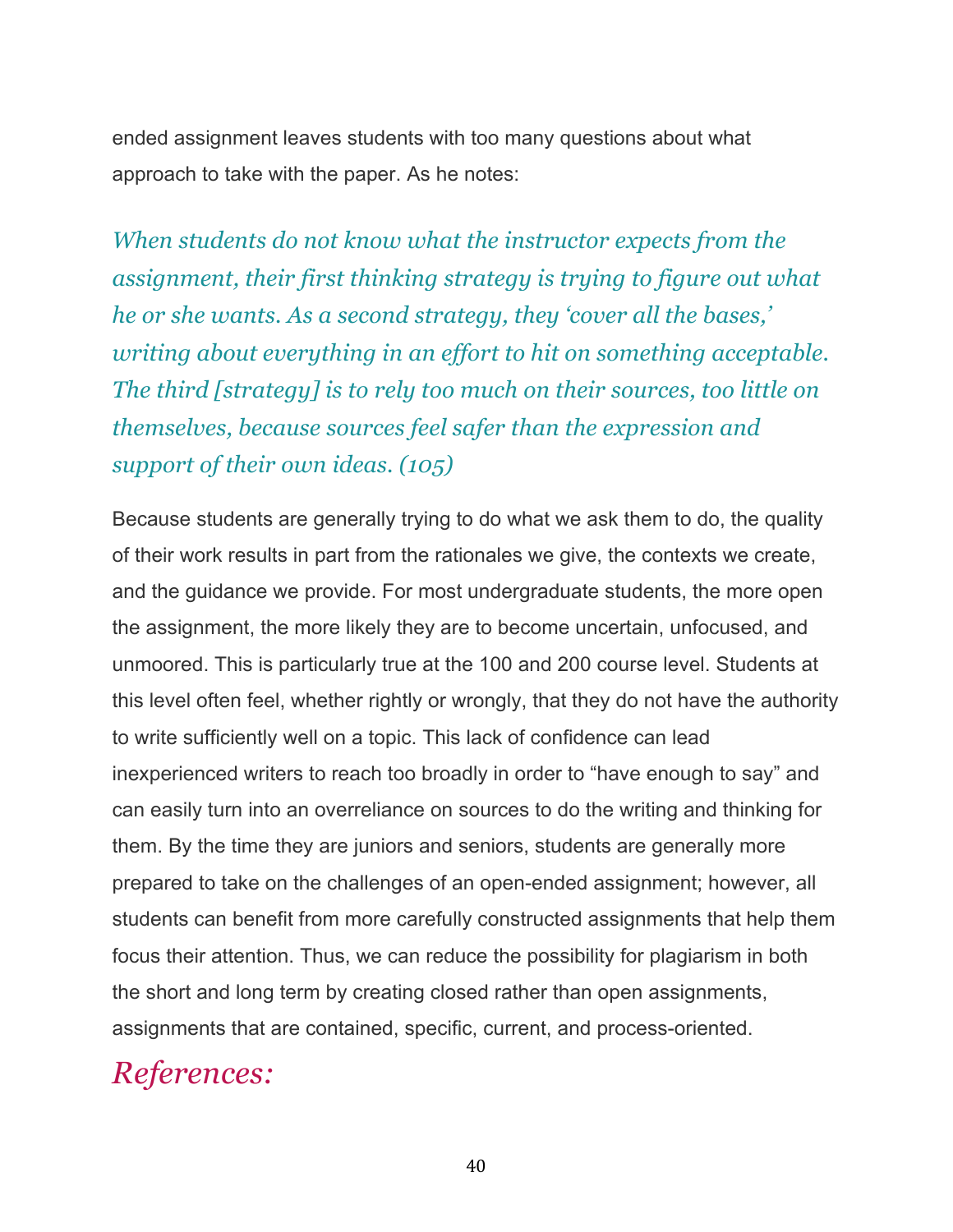Waldo, Mark L. *Demythologizing Language Difference in the Academy: Establishing Discipline-Based Writing Programs*. Mahweh, New Jersey: Lawrence Erlbaum Associates, Publishers, 2004.

# SafeAssign: The Value of a "Closed System"

For many students, the most difficult assignments to manage effectively are those with a large scope and little scaffolding provided by the instructor. As instructors, one way we can help them negotiate this challenge is by using "closed systems" in our assignments.

The closed system assignment is one that places certain limits and constraints on what the student is asked to do and what materials he or she should use to complete the task. In a closed assignment, the instructor develops a clear agenda and rationale for the writing and supplies the source material that the student must use. To illustrate, consider an upper level art history paper intended to introduce students to the types of scholarship that define the field. In explaining the rationale in the assignment description, the instructor writes:

*This assignment will introduce you to two types of art history scholarship that employ different research methodologies. By reading the articles provided, analyzing their approaches, and writing an essay that compares the two, you will gain a better understanding of scholarship and research in the art history field.*

The instructor then provides students with the two research articles. This is a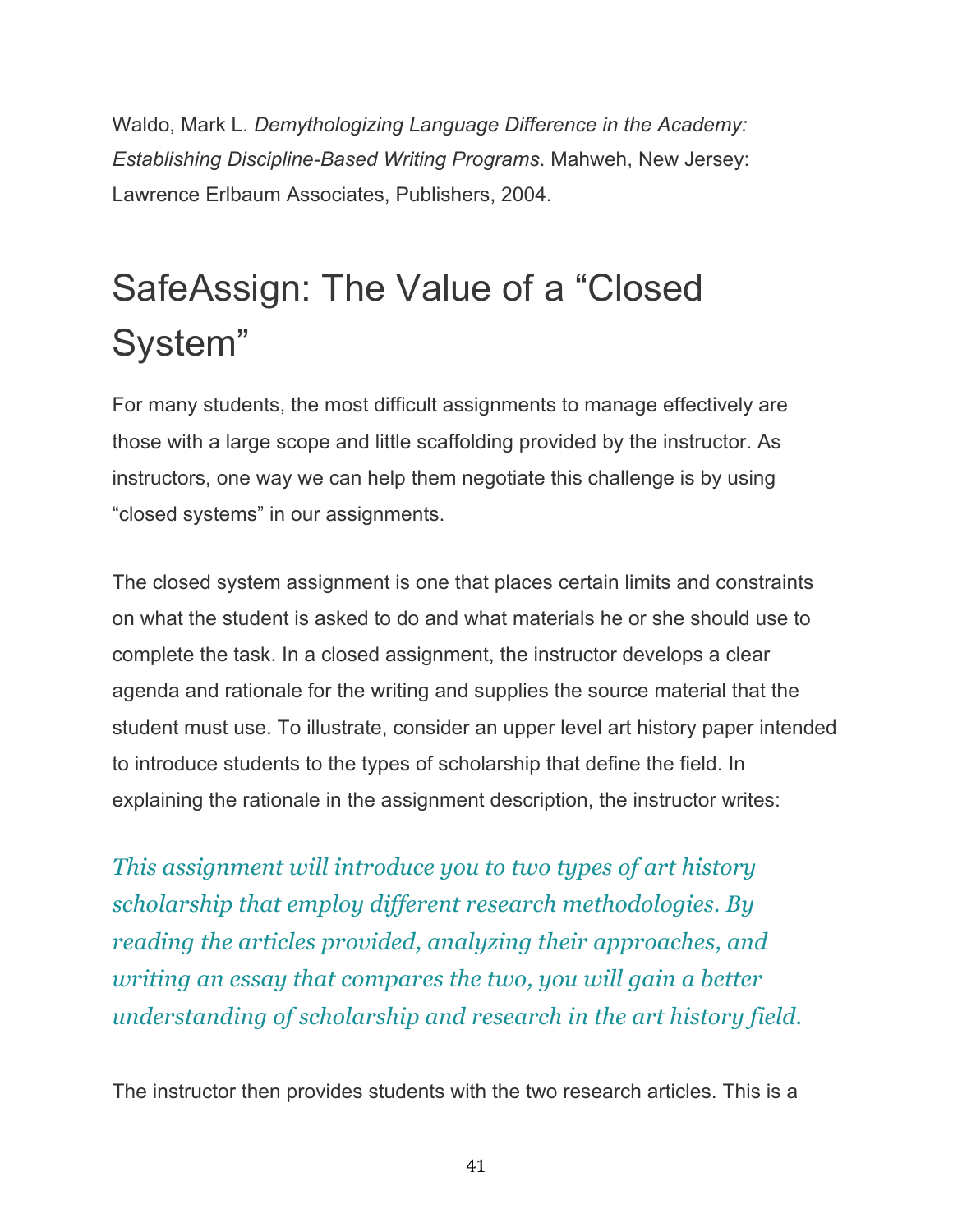good example of a closed system assignment because both the writing and thinking tasks are clearly defined and the source material is provided for the students. The possibilities for plagiarism are reduced if not completely eradicated by this approach. Because the instructor is already familiar with the sources and because there is very little chance of a student finding a paper or parts of a paper that satisfy the criteria for the assignment, the instructor is more assured that the work she receives from students will be original.

In another example of a closed system, a biology instructor provides his students with a series of research questions and a select bibliography of sources students must use for each one. In his rationale for the assignment, the instructor notes that, among other things, it will allow students "to gain a deeper understanding of how the scientific process really works." He also explains what he wants his students to do, noting that their main objective "will be to critically evaluate contrasting arguments and evidence about an ecological phenomenon…. You may choose to write about one of several different specified topics. For each topic, I provide key references from which you should build your argument" (Waldo 179). An excerpt of one choice is detailed below:

*Biology 314 Ecology & Population Biology Fall 1998 Please choose one of these topics for your essay. The key references listed for each are available on reserve at the library.*

*1. What determines the northern range limits of wintering birds in North America? If you are interested in animal physiological ecology or in studies on large-scale problems using correlation methods, this would be a good topic to select.*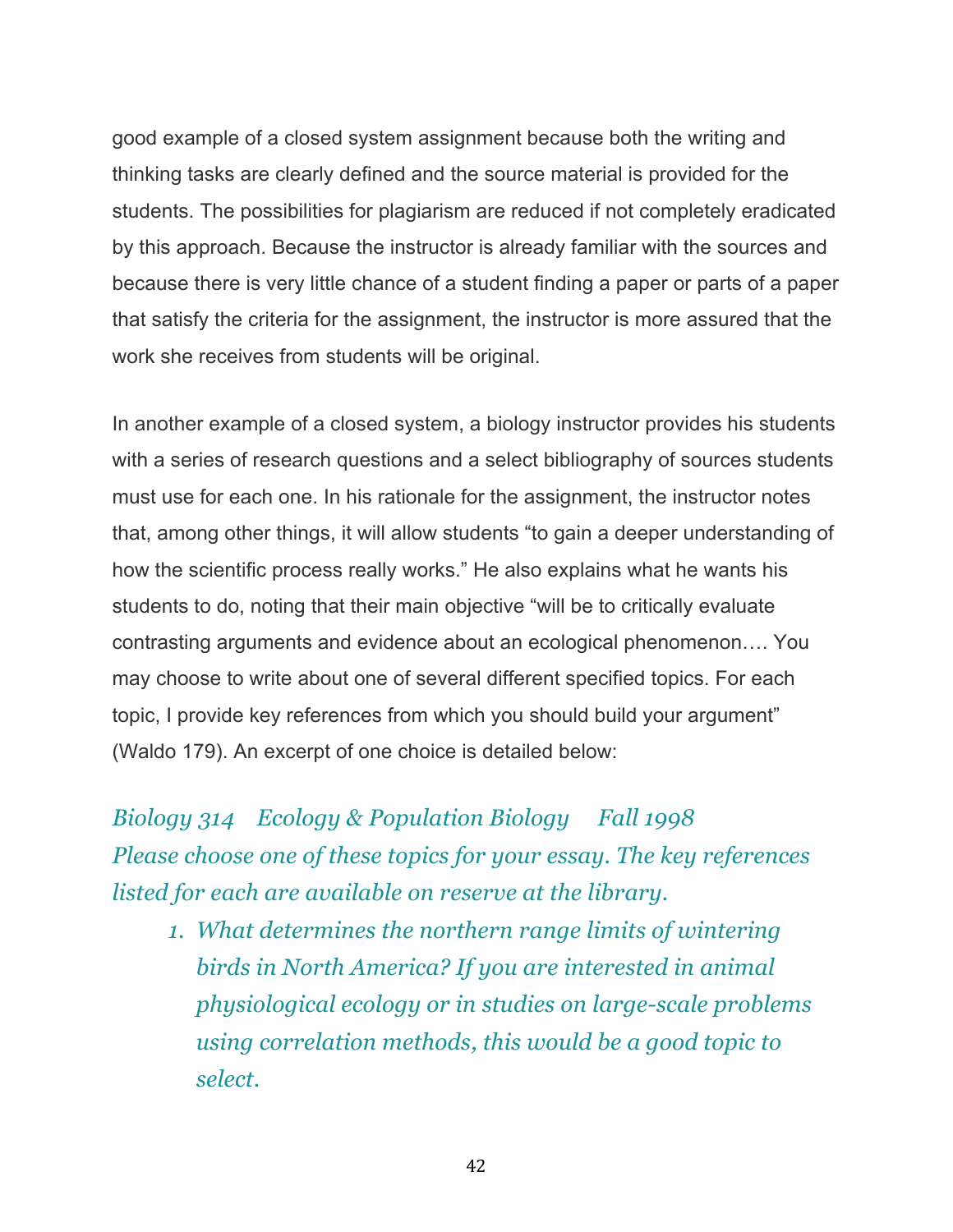- *Root, T. 1988. Energy constraints on avian distributions and abundances.* Ecology*69:330-339.*
- *Repasky, R.R. 1991. Temperature and the northern distributions of wintering birds.*Ecology*. 75:2274-2285.*
- *Root, T.L. and S.H. Schneider. 1993. Can large-scale climactic models be linked with multi-scale ecological studies?*  Conservation Biology *7:256-270. (Waldo 182)*

## When to Use a Closed System

Because it orients the student and provides materials that significantly reduce the opportunities for plagiarism, the "closed system" assignment has a number of clear advantages for both the instructor and the student. However, it is important to recognize that the closed system assignment front-loads the planning and preparation work for the instructor and limits the range and flexibility available to the student. Thus, when deciding whether to use a closed or open assignment, the instructor should consider the overall learning goals of the assignment and course. If, for example, one of the learning goals is to develop a viable topic and research question and the process for doing so is explicitly addressed as part of course work, it would not make much sense to hand the student an alreadydefined topic and question. If, on the other hand, the learning goals had little to do with topic formation and more to do with the ability to consider alternative perspectives, weigh opposing viewpoints, and draw conclusions based on these things, a closed system assignment might be the best choice.

In designing a closed assignment, instructors are able to direct students'